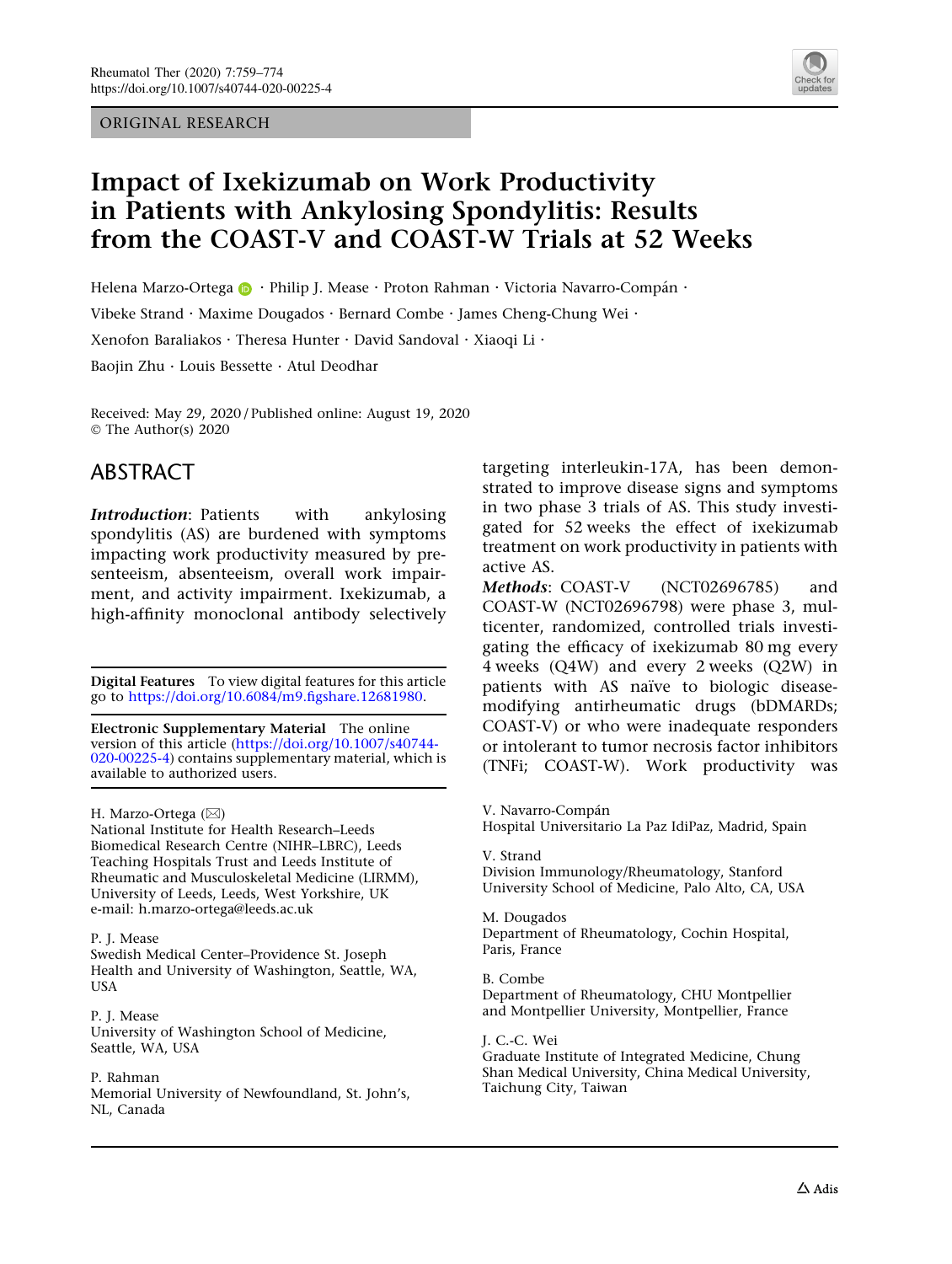measured with the Work Productivity and Activity Impairment Questionnaire for Spondyloarthritis at weeks 16 and 52. Absenteeism, presenteeism, and overall work impairment were assessed for patients reporting paid work. Activity impairment was assessed regardless of work status.

Results: At baseline, 66.2% (434/656) of patients reported paid work. At week 16, bDMARD-naïve patients treated with both ixekizumab dose regimens and TNFi-experienced patients treated with ixekizumab Q2W reported significant improvements in activity impairment ( $p < 0.01$  and  $p < 0.05$ , respectively). TNFi-experienced patients treated with ixekizumab showed significant improvements versus placebo in presenteeism and overall work impairment ( $p < 0.05$ ); bDMARD-naïve patients had numeric improvements. After week 16, patients initially on placebo switched to ixekizumab and patients already treated with ixekizumab continued treatment. Improvements in work productivity and daily activity were sustained through week 52 for both bDMARD-experienced and -naïve patients.

Conclusion: Both bDMARD-naïve and TNFiexperienced patients with AS had greater improvements in work productivity and activity impairment when receiving ixekizumab compared to placebo at week 16. Improvements in work productivity and activity impairment achieved at week 16 were sustained through week 52 with ixekizumab treatment.

Keywords: Ankylosing spondylitis; Axial spondyloarthritis; Ixekizumab; Radiographic axial spondyloarthritis; Work productivity

L. Bessette

A. Deodhar

Division of Arthritis and Rheumatic Diseases, Oregon Health and Science University, Portland, OR, USA

#### Key Summary Points

#### Why carry out this study?

Impaired work productivity burdens patients with ankylosing spondylitis (AS).

This study investigated the effect of ixekizumab treatment for 52 weeks on work productivity in patients with active AS who were naïve to biologic diseasemodifying antirheumatic drugs (bDMARDs) or who were inadequate responders or intolerant to tumor necrosis factor inhibitors (TNFi).

#### What was learned from the study?

Treatment with ixekizumab improved work productivity in both bDMARD-naïve and TNFi-experienced patients with AS at week 16, and improvements were maintained through 52 weeks.

The results of this study suggest that health-related quality of life in patients with AS may be improved with ixekizumab treatment.

### INTRODUCTION

Ankylosing spondylitis (AS), also known as radiographic axial spondyloarthritis (r-axSpA), is a chronic inflammatory disease characterized by spinal inflammation and radiographically defined structural damage to the sacroiliac joint [\[1](#page-14-0), [2](#page-14-0)]. One of the hallmarks of the disease is new bone formation (syndesmophytes, joint ankyloses), which can lead to additional functional limitations. Other features include peripheral musculoskeletal manifestations (inflammatory arthritis, enthesitis, dactylitis). Patients can also have extra-musculoskeletal manifestations (anterior uveitis, psoriasis, inflammatory bowel disease) [\[3](#page-14-0), [4\]](#page-14-0). Patients with AS often have a reduced quality of life and experience impaired work productivity [[2,](#page-14-0) [5\]](#page-14-0). Compared to the

X. Baraliakos

St. Elisabeth Group GmbH, Herne, Germany

T. Hunter - D. Sandoval - X. Li - B. Zhu Eli Lilly and Company, Indianapolis, IN, USA

Centre hospitalier universitaire de Québec-Laval University, Quebec City, QC, Canada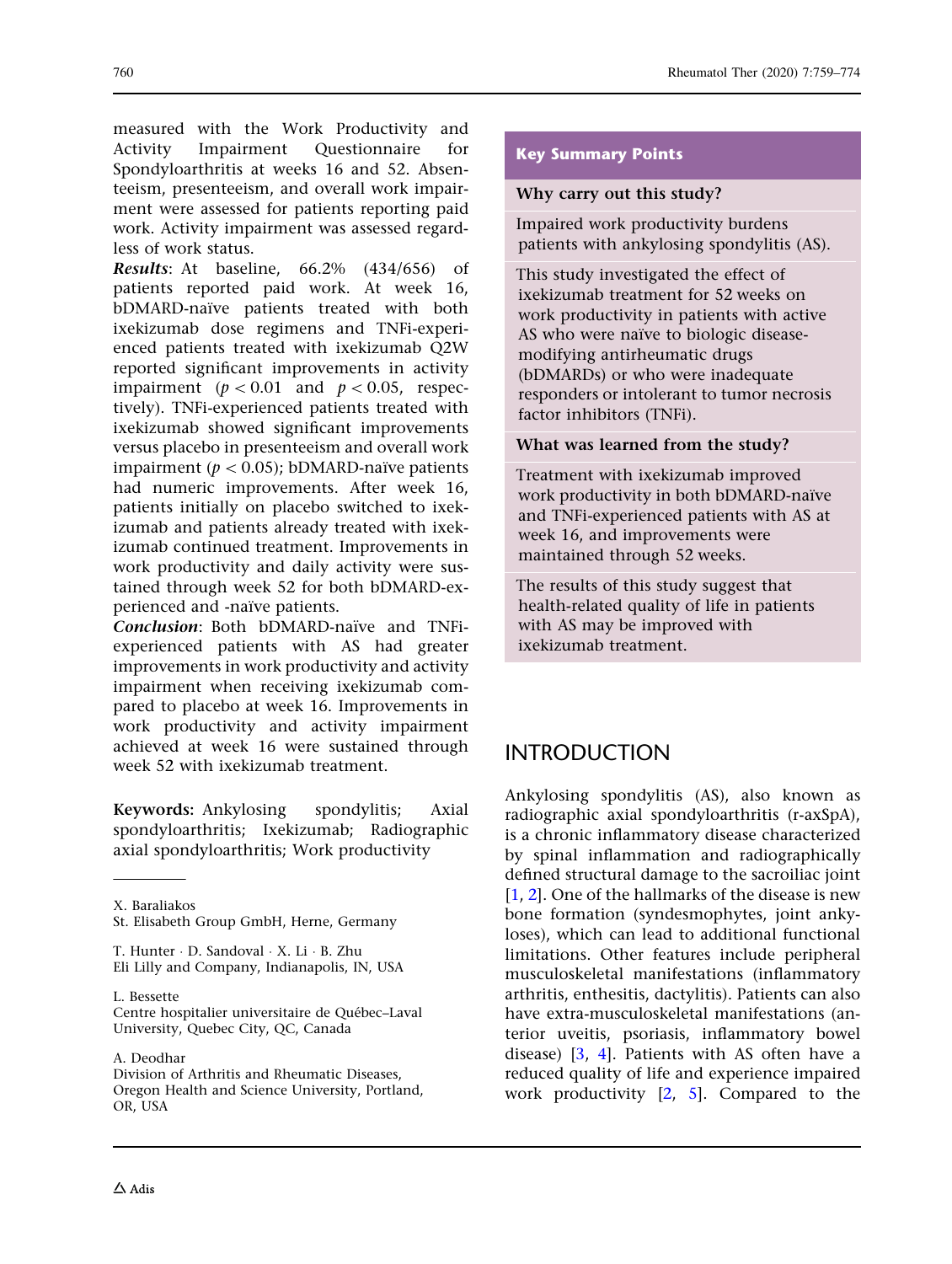general population, patients with AS are burdened with lower rates of employment and greater rates of work disability as well as more absences from work [\[2](#page-14-0)]. Half of patients with AS experience work instability, and patients with AS withdraw from work threefold more often than the general population [[6\]](#page-14-0). Employment loss is associated with greater physical impairment and negative psychosocial outcomes, both of which contribute to significant personal and societal impacts  $[6]$  $[6]$ . Because patients begin experiencing AS symptoms relatively early in life (often during early adulthood), there is a need to manage symptoms over many years to decrease both individual and societal burdens [\[2,7](#page-14-0)]. The overall mean age of patients in this analysis was 43.8 years, which is generally considered to be a productive time in one's life.

Since some patients with AS receiving tumor necrosis factor inhibitors (TNFi) continue to suffer from symptoms that impact their healthrelated quality of life (HRQoL) despite treatment, the development and use of therapies with different mechanisms are needed [\[5\]](#page-14-0). Ixekizumab, a high-affinity monoclonal antibody selectively targeting interleukin 17A (IL-17A), has been shown to improve disease signs and symptoms in two phase 3 trials of patients with active AS, COAST-V and COAST-W [[3,8\]](#page-14-0). In the study reported here, we used data from these 2 clinical trials to evaluate the effect of ixekizumab treatment for 52 weeks on work productivity in patients with active AS who were naïve to biologic disease-modifying antirheumatic drugs (bDMARDs, COAST-V) and patients who were inadequate responders or intolerant to TNFi (COAST-W).

### METHODS

#### Study Design

Descriptions of the designs of the COAST-V and COAST-W trials have been published previously [\[3,](#page-14-0) [8](#page-14-0)]. COAST-V and COAST-W were phase 3, multicenter, randomized, double-blind, placebo-controlled trials conducted at 84 and 106 sites in 12 and 15 countries, respectively, across the regions of North America, South America,

Europe, and Asia. COAST-V and COAST-W were registered at ClinicalTrials.gov (NCT0269785 and NCT2696798, respectively).

Ethical review boards approved COAST-V and COAST-W at each site before the trials began. Procedures involving human participants were performed within the ethical standards of the institutional and national research committees at all sites. Both trials were conducted in accordance with the standards of the Declaration of Helsinki of 1964 and its later amendments. All patients gave written informed consent before undergoing procedures related to the trials. The master ethics committee was Schulman Associates IRB, Cincinnati, OH, USA, Complete listings of sites and investigators are available in the supplements of previously published results from COAST-V and COAST-W [\[3,8](#page-14-0), [9](#page-14-0)].

#### Patients

Patients enrolled in COAST-V and COAST-W were adults fulfilling the Assessment of SpondyloArthritis International Society (ASAS) criteria for r-axSpA (having evidence of radiographic sacroilitis according to the modified New York criteria and having  $> 1$  spondyloarthritis feature). Patients in COAST-V had no prior history of receiving bDMARDs; patients in COAST-W had prior treatment with one or two TNFi and had discontinued at least one TNFi due to inadequate response or intolerance. Full inclusion and exclusion criteria have been published previously [[3,](#page-14-0) [8\]](#page-14-0).

#### Randomization and Blinding

In COAST-V, 341 patients were randomized 1:1:1:1 to receive ixekizumab 80 mg every 2 weeks (Q2W;  $N = 83$ ); ixekizumab 80 mg every 4 weeks  $(Q4W)$   $(N = 81)$ , adalimumab 40 mg Q2W  $(N = 90)$ , or placebo Q2W  $(N = 87)$ . In COAST-W, 316 patients were randomized 1:1:1 to receive ixekizumab  $80 \text{ mg }$  Q2W (N = 98), ixekizumab 80 mg Q4W ( $N = 114$ ), or placebo  $Q2W (N = 104)$ . At week 0 in both trials, patients receiving ixekizumab were randomized 1:1 to receive a starting dose of either 80 mg or 160 mg.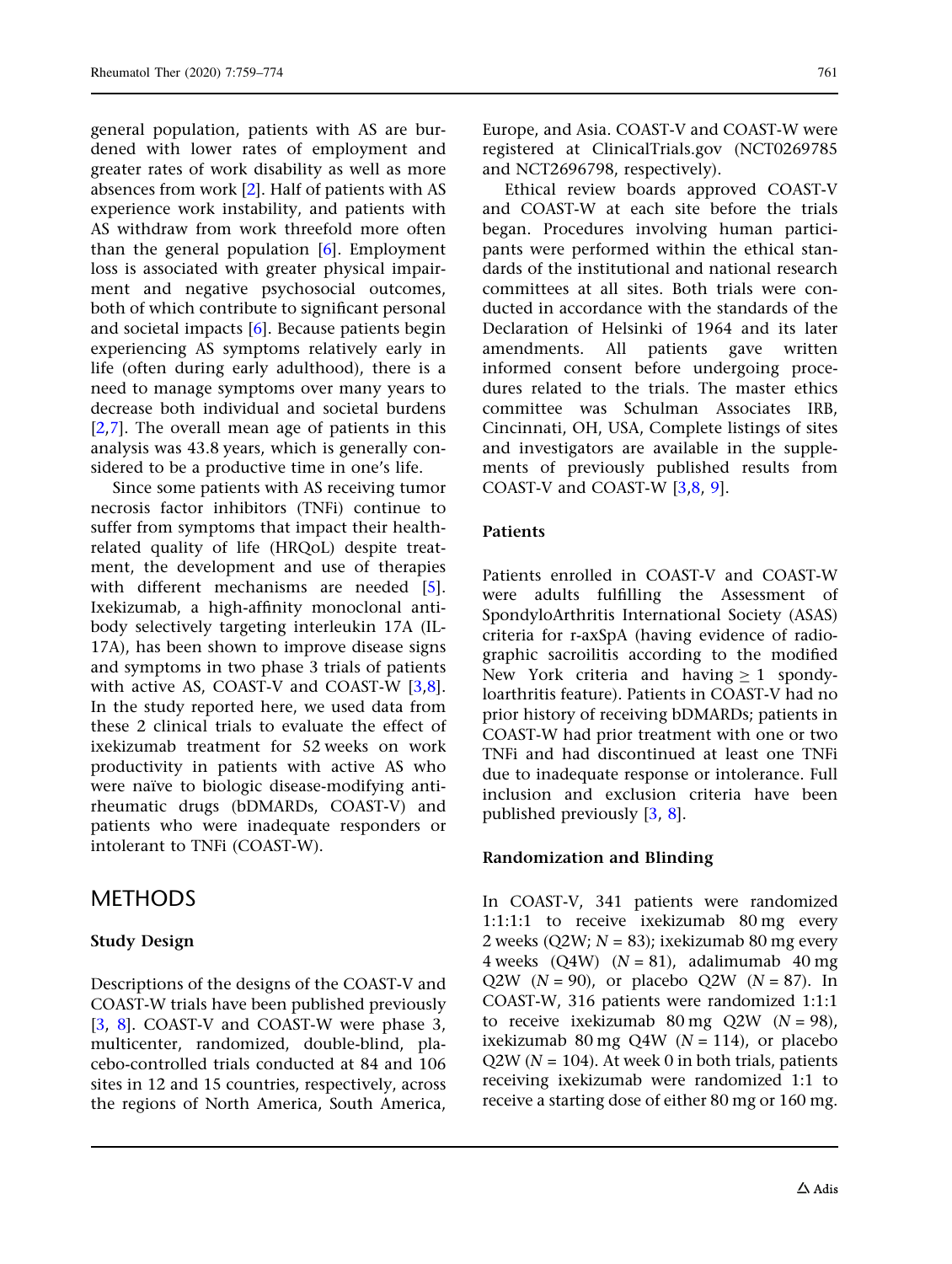In both trials, weeks 0–16 comprised the randomized blinded treatment period, and weeks 16–52 comprised the dose double-blind extended treatment period in which patients initially assigned to placebo (COAST-V and COAST-W) or adalimumab (COAST-V) were randomly assigned to 80 mg ixekizumab Q2W or Q4W with a starting dose of 160 mg for patients initially assigned to placebo and a starting dose of 80 mg for patients initially assigned to adalimumab. In the dose double-blind extended treatment period, patients initially assigned to ixekizumab Q2W or Q4W remained on their assigned regimen through week 52.

#### Outcome Measures

Work productivity was measured with the Work Productivity and Activity Impairment Questionnaire for Spondyloarthritis (WPAI-SpA), which has been validated in patients with r-axSpA  $[10]$  $[10]$ . The WPAI-SpA has six questions assessing the previous week to determine employment status, hours missed from work because of spondyloarthritis (SpA), hours missed from work for other reasons, hours actually worked, the degree to which SpA affected work productivity while at work, and the degree to which SpA affected activities outside of work. Scores are calculated for four domains: percentage of absenteeism, percentage of presenteeism (reduced productivity at work), an overall work impairment score combining absenteeism and presenteeism, and percentage of impairment in activities outside of work. Higher scores indicate greater impairment. WPAI scores were recorded at baseline and weeks 16 and 52. Absenteeism, presenteeism, and overall work impairment were measured in patients reporting part- or full-time paid work; activity impairment was measured in patients regardless of employment status.

#### Statistical Analyses

Statistical analyses were performed on data from the intent-to-treat populations of COAST-V and COAST-W comparing ixekizumab regimens and adalimumab (COAST-V) to placebo. Analysis of covariance (ANCOVA) models were used to analyze changes from baseline for work productivity measures for the blinded dosing treatment period (weeks 0–16). As independent variables, the ANCOVA models included treatment, geographic region, baseline C-reactive protein level, number of prior TNFi received (COAST-W), and WPAI baseline values. Least squared means (LSM) were reported for treatment groups during the blinded dosing treatment period (weeks 0–16). For the dose doubleblind extended treatment period (weeks 16–52), means and standard deviations (SD) were reported for work productivity outcome measures. Missing data was imputed using the modified baseline observation carried forward (mBOCF) approach. All statistical testing was made at the 0.05 level without adjustment for multiple testing.

## RESULTS

### Baseline Characteristics

Baseline characteristics for patients across treatment arms were generally similar among treatment groups in both trials. Patients who were TNFi-experienced (COAST-W) were older and had longer disease duration than bDMARDnaïve (COAST-V) patients [mean age 46.1 (SD 12.4) years vs. 41.7 (SD 11.7); mean disease duration 18.4 (SD 11.1) vs. 16.0 (SD 10.3) years] (Table [1\)](#page-4-0). A majority of patients participated in part- or full-time paid work, with 74.1% (252/ 340) of bDMARD-naïve patients (COAST-V) and 57.6% (182/316) of TNFi-experienced patients (COAST-W) reporting paid employment (Table [1\)](#page-4-0). WPAI scores were similar for both bDMARD-naïve and TNFi-experienced groups (Table [1](#page-4-0)). Domain scores were comparable across treatment arms (Tables [2](#page-5-0), [3](#page-6-0)).

#### Changes from Baseline in Absenteeism, Presenteeism, and Overall Work Impairment

Absenteeism, presenteeism, and overall work impairment were assessed for patients reporting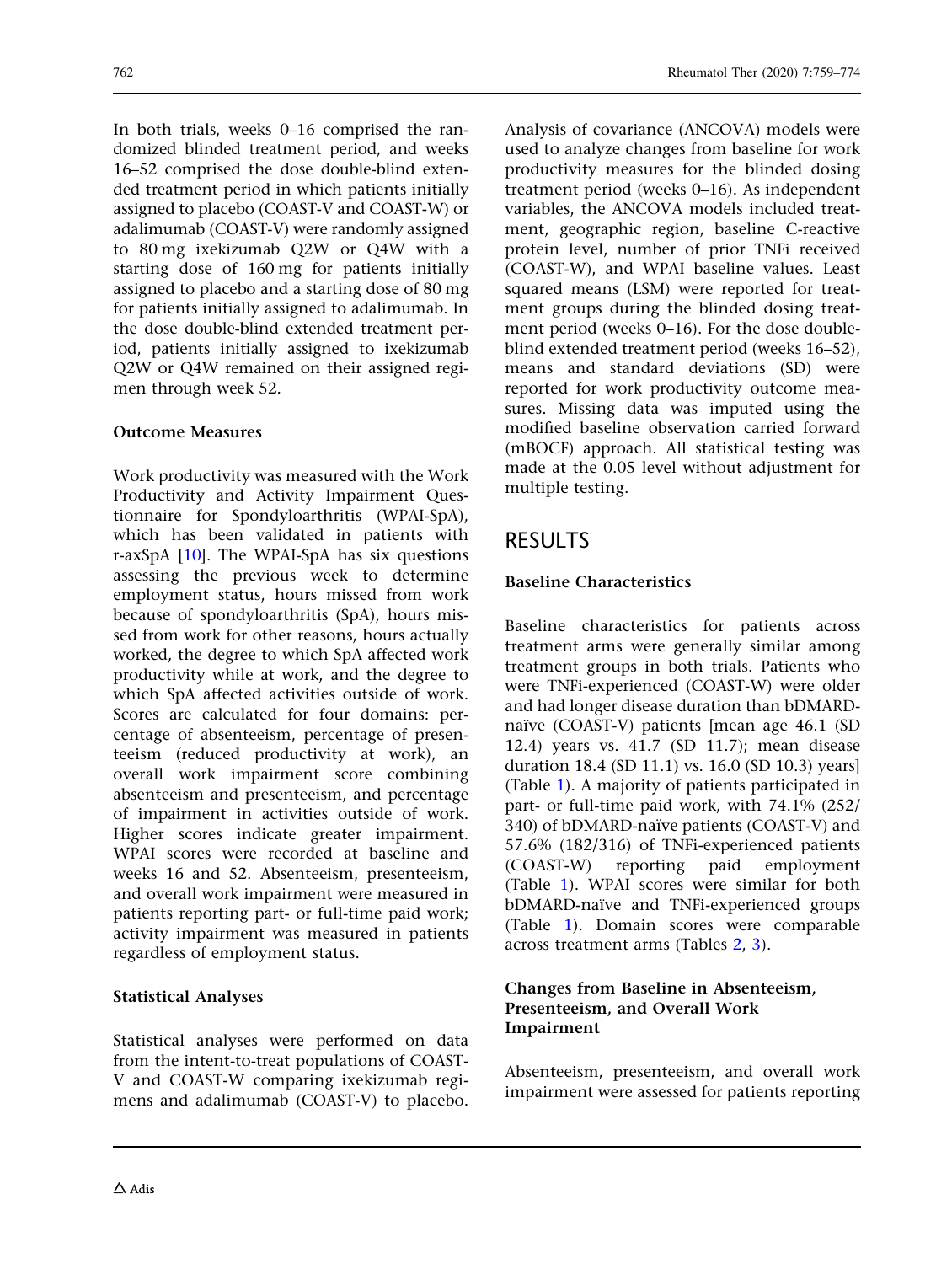| <b>Baseline</b> characteristics                    | Patient groups                              |                                                 |
|----------------------------------------------------|---------------------------------------------|-------------------------------------------------|
|                                                    | bDMARD-naïve<br>(COAST-V study) $(N = 341)$ | TNFi-experienced<br>(COAST-W study) $(N = 316)$ |
| Age, years                                         | 41.7 $(11.7)^{b}$                           | 46.1(12.4)                                      |
| Male, $n$ $(\%)$                                   | 276 $(81.2)^{b}$                            | 253(80.1)                                       |
| Weight, kg                                         | 78.1 $(15.8)^{b}$                           | 83.2 (18.7)                                     |
| Duration of r-axSpA symptoms, years                | 16.0 $(10.3)^{b}$                           | 18.4(11.1)                                      |
| Time since r-axSpA diagnosis, years                | 7.7 $(8.4)^{b}$                             | 11.6 $(9.1)$                                    |
| C-reactive protein level, mg/L                     | 13.5 $(17.1)^{b}$                           | 17.8(26.6)                                      |
| Therapy, $n$ $(\%)$                                |                                             |                                                 |
| Current cDMARD use (including MTX)                 | 125 $(36.8)^{b}$                            | 86 (27.2)                                       |
| Current MTX use                                    | 29 $(8.5)^{b}$                              | 41(13.0)                                        |
| Current SSZ use                                    | $97(28.5)^{b}$                              | 46 (14.6)                                       |
| IR to 1 TNFi                                       |                                             | 205 $(65.1)$ <sup>e</sup>                       |
| IR to 2 TNFi                                       |                                             | 78 $(24.8)^e$                                   |
| Intolerance to TNFi                                |                                             | 32 $(10.2)^e$                                   |
| <b>ASDAS</b>                                       | 3.8 $(0.8)^{b}$                             | 4.1(0.8)                                        |
| Disease activity and pain                          |                                             |                                                 |
| Patient global (disease activity) NRS              | 7.0 $(1.6)^{b}$                             | 7.9(1.7)                                        |
| Spinal pain NRS                                    | 7.2 $(1.5)^{b}$                             | 7.9(1.5)                                        |
| Spinal pain at night NRS                           | 7.0 $(1.6)^{b}$                             | 7.7(1.7)                                        |
| Inflammation (BASDAI questions 5 and 6)            | 6.7 $(1.7)^{b}$                             | 7.3(1.7)                                        |
| Fatigue (fatigue NRS)                              | 6.8 $(1.7)^{b}$                             | 7.3(1.8)                                        |
| Sleep (JSEQ)                                       | 8.2 $(5.2)^{b}$                             | 10.4(5.6)                                       |
| Reported part-time or full-time paid work, $n$ (%) | 252 $(74.1)^{b}$                            | 182 (57.6)                                      |
| Work productivity (WPAI-SpA)                       |                                             |                                                 |
| Absenteeism <sup>a</sup>                           | 10.9 $(23.5)^c$                             | 18.1 $(27.2)^f$                                 |
| Presenteeism <sup>a</sup>                          | 56.8 $(21.0)^d$                             | 60.7 $(20.7)^{8}$                               |
| Overall work impairment score <sup>a</sup>         | 58.7 $(22.0)^d$                             | 64.4 $(21.5)^{8}$                               |

<span id="page-4-0"></span>Table 1 Baseline characteristics for biologic disease-modifying antirheumatic drug-naïve (COAST-V study) and tumor necrosis factor inhibitor inhibitor-experienced (COAST-W study) patients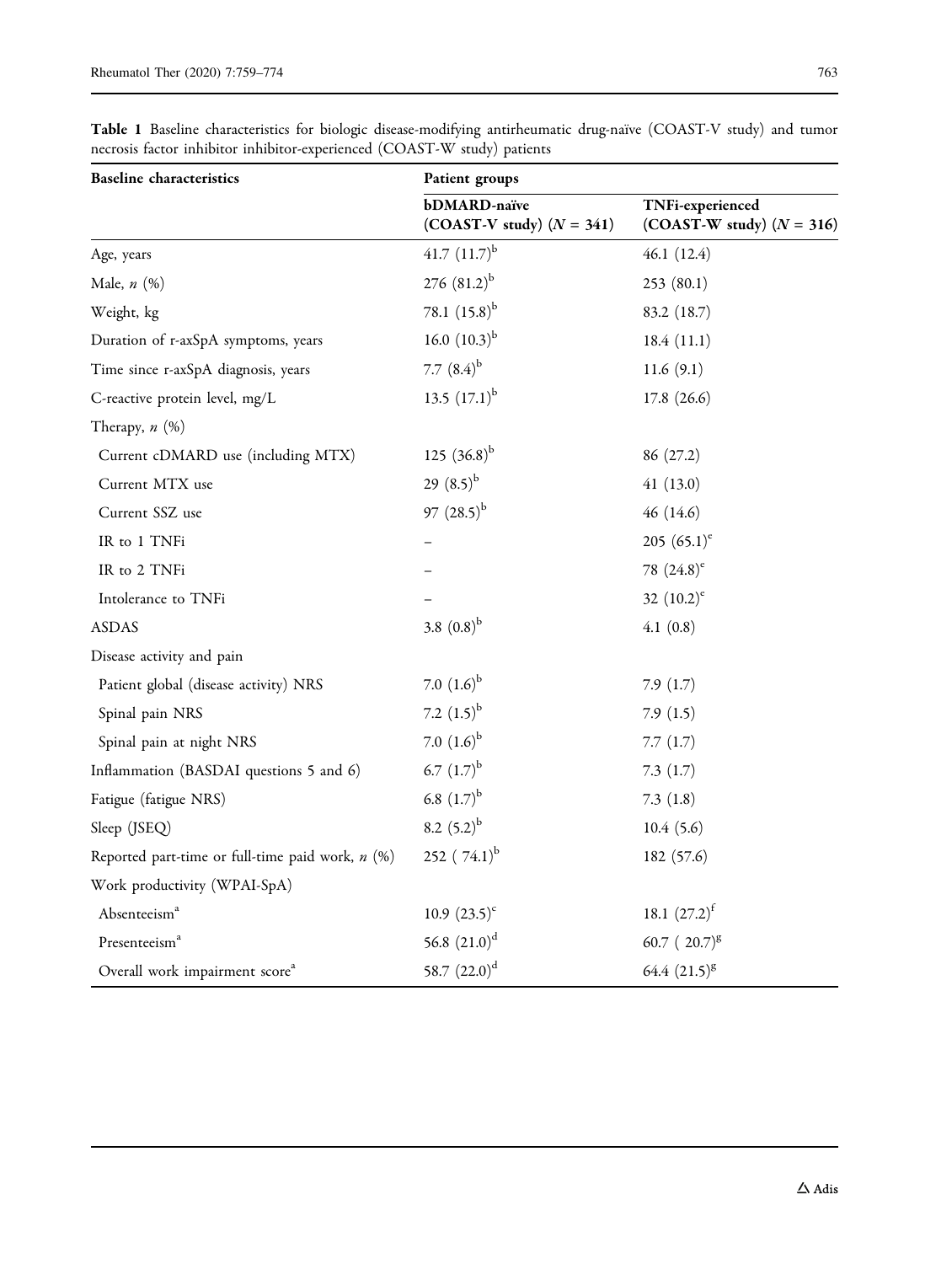| <b>Baseline characteristics</b> | Patient groups                                     |                                                        |
|---------------------------------|----------------------------------------------------|--------------------------------------------------------|
|                                 | <b>bDMARD-naïve</b><br>(COAST-V study) $(N = 341)$ | <b>TNFi-experienced</b><br>(COAST-W study) $(N = 316)$ |
| Activity impairment             | 60.3 $(19.8)^{b}$                                  | 70.7(19.3)                                             |

<span id="page-5-0"></span>Table 1 continued

Data are presented as the mean with the standard deviation (SD) in parentheses, unless otherwise stated

ASDAS Ankylosing Spondylitis Disease Activity Score, BASDAI Bath Ankylosing Spondylitis Disease Activity Index, cDMARD conventional disease-modifying antirheumatic drug, IR inadequate responder, JSEQ Jenkins Sleep Evaluation Questionnaire, MTX methotrexate, N number of patients in the analysis category, NRS numeric rating score,  $r$ -axSpA radiographic axial spondyloarthritis, SSZ sulfasalazine, TNFi tumor necrosis factor inhibitor, WPAI-SpA Work Productivity and Activity Impairment Questionnaire for Ankylosing Spondylitis

<sup>a</sup> Absenteeism, presenteeism, and overall work impairment were measured in patients reporting part- or full-time work  $N = 340$ <br>c  $N = 245$ 

 $\binom{d}{e} N = 234$ <br>  $N = 315$ 

- 
- $f N = 167$
- $N = 157$

| Work productivity and activity       | <b>Treatment arms</b> |                          |                       |                       |
|--------------------------------------|-----------------------|--------------------------|-----------------------|-----------------------|
| measures                             | PBO<br>$(N = 87)$     | <b>ADA</b><br>$(N = 90)$ | IXE Q4W<br>$(N = 81)$ | IXE Q2W<br>$(N = 83)$ |
| Absenteeism <sup>a</sup>             |                       |                          |                       |                       |
| $N_{X}$                              | 57                    | 71                       | 61                    | 57                    |
| Mean (SD)                            | 7.2(14.8)             | 13.6(27.2)               | 8.0(20.4)             | 14.1 $(27.9)$         |
| Presenteeism <sup>a</sup>            |                       |                          |                       |                       |
| $N_{X}$                              | 57                    | 66                       | 59                    | 53                    |
| Mean (SD)                            | 61.4(19.5)            | 53.2 $(21.9)$            | 57.1(21.3)            | 54.9 $(21.5)$         |
| Overall work impairment <sup>a</sup> |                       |                          |                       |                       |
| $N_{X}$                              | 57                    | 66                       | 59                    | 53                    |
| Mean (SD)                            | 63.2(20.3)            | 55.0 $(23.3)$            | 58.7 $(21.8)$         | 57.4 (22.8)           |
| Activity impairment                  |                       |                          |                       |                       |
| $N_{X}$                              | 87                    | 90                       | 81                    | 83                    |
| Mean (SD)                            | 62.4(20.5)            | 58.2 $(20.5)$            | 58.8 (18.1)           | 61.0(20.7)            |

Table 2 Work Productivity and Activity Index for Spondyloarthritis scores at baseline for biologic disease-modifying antirheumatic drug-naïve patients (COAST-V study) across treatment arms

ADA 40 mg adalimumab every 2 weeks, IXE Q2W 80 mg ixekizumab every 2 weeks, IXE Q4W 80 mg ixekizumab every  $4$  weeks,  $N$  number of patients in the treatment group,  $Nx$  number of patients in the analysis subgroup,  $PBO$  placebo  $a$ .<br>Absenteeism, presenteeism, and overall work impairment were measured in patients reporting part-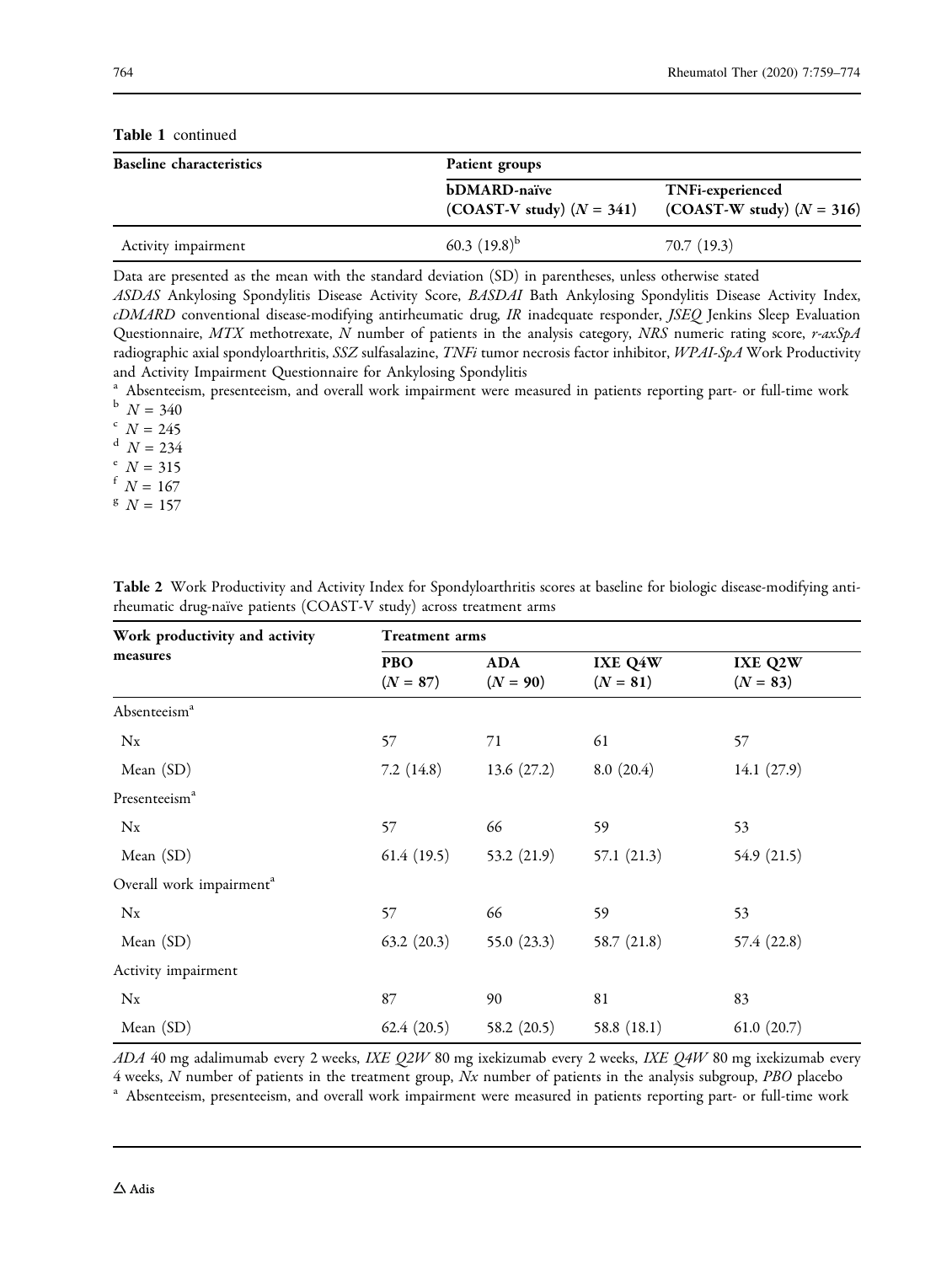| Work productivity and activity measures | <b>Treatment arms</b>  |                     |                    |
|-----------------------------------------|------------------------|---------------------|--------------------|
|                                         | <b>PBO</b> $(N = 104)$ | IXE Q4W $(N = 114)$ | IXE Q2W $(N = 98)$ |
| Absenteeism <sup>a</sup>                |                        |                     |                    |
| $N_{\rm X}$                             | 60                     | 56                  | 51                 |
| Mean $(SD)$                             | 14.6 $(22.0)$          | 22.9(33.2)          | 16.8(25.3)         |
| Presenteeism <sup>a</sup>               |                        |                     |                    |
| $N_{\rm X}$                             | 59                     | 50                  | 48                 |
| Mean (SD)                               | 58.8 (24.5)            | 60.0(19.7)          | 63.8(16.1)         |
| Overall work impairment <sup>a</sup>    |                        |                     |                    |
| $N_{\rm X}$                             | 59                     | 50                  | 48                 |
| Mean (SD)                               | 62.3(25.7)             | 64.0(20.8)          | 67.5(16.0)         |
| Activity impairment                     |                        |                     |                    |
| $N_{\rm X}$                             | 104                    | 114                 | 98                 |
| Mean (SD)                               | 67.5(20.1)             | 72.5(19.6)          | 72.0 (17.6)        |

<span id="page-6-0"></span>Table 3 Baseline Work Productivity and Activity Index for Spondyloarthritis scores for tumor necrosis factor inhibitorexperienced patients (COAST-W study) across treatment arms

 $N$  Number of patients in the treatment group,  $Nx$  number of patients in the analysis subgroup  $a^a$  Absenteeism, presenteeism, and overall work impairment were measured in patients reporting part- or full-time work

part- or full-time paid work. Patients treated with ixekizumab showed improvements from baseline in terms of percentage of absenteeism, percentage of presenteeism, and overall work impairment at weeks 16 and 52 [Fig. [1](#page-8-0) and Electronic Supplementary Material (ESM) Fig. S1; Tables [4,](#page-9-0) [5\]](#page-11-0). At week 16, TNFi-experienced patients (COAST-W) treated with ixekizumab showed significant improvements in presenteeism compared to those on placebo [LSM change from baseline:  $-19.5$  for ixekizumab Q4W ( $Nx = 44$ ) and  $-22.2$  for ixekizumab  $Q2W$  (Nx = 43) vs.  $-8.9$  for placebo (Nx = 54);  $p = 0.042$  and  $p = 0.011$ , respectively;  $Nx = number of patients in the analysis sub$ group] (ESM Fig. S1; Table [5\)](#page-11-0). In comparison, bDMARD-naïve patients showed numeric but not significant improvements [LSM change:  $- 22.7$  for ixekizumab Q4W (Nx = 55) and  $- 23.3$  for ixekizumab Q2W (Nx = 47) vs. 17.7 for placebo ( $Nx = 50$ ); nonsignificant difference (NS)] (ESM Fig. S1; Table [4\)](#page-9-0). TNFi-experienced patients receiving ixekizumab also had

significant improvements in overall work impairment compared to placebo at week 16 [LSM change:  $-21.0$  for ixekizumab Q4W  $(Nx = 44)$  and  $-23.5$  for ixekizumab Q2W  $(Nx = 43)$  vs.  $-9.8$  for placebo  $(Nx = 54)$ ;  $p = 0.038$  and  $p = 0.012$ , respectively] (Fig. [1;](#page-8-0) Table  $5$ ), with bDMARD-naïve patients also having numeric improvements [LSM change:  $-21.4$  for ixekizumab Q4W (Nx = 55) and  $- 24.1$  for ixekizumab Q2W (Nx = 47) vs.  $- 21.7$  for placebo (Nx = 50); NS] (Fig. [1;](#page-8-0) Table [4](#page-9-0)).

Improvements in work productivity from baseline were sustained up to week 52 (Fig. [1,](#page-8-0) ESM Fig. S1). After switching from placebo to ixekizumab, bDMARD-naïve patients showed greater improvement as the mean change from baseline increased in magnitude: for absenteeism,  $-1.0$  at week 16 (Nx = 50) to  $-3.9$  at week 52 ( $Nx = 49$ ); for presenteeism,  $-21.4$  at week 16 ( $Nx = 50$ ) to  $-31.6$  at week 52 ( $Nx =$ 49); for overall work impairment,  $-21.7$  at week 16 ( $Nx = 50$ ) to  $-31.9$  at week 52 ( $Nx =$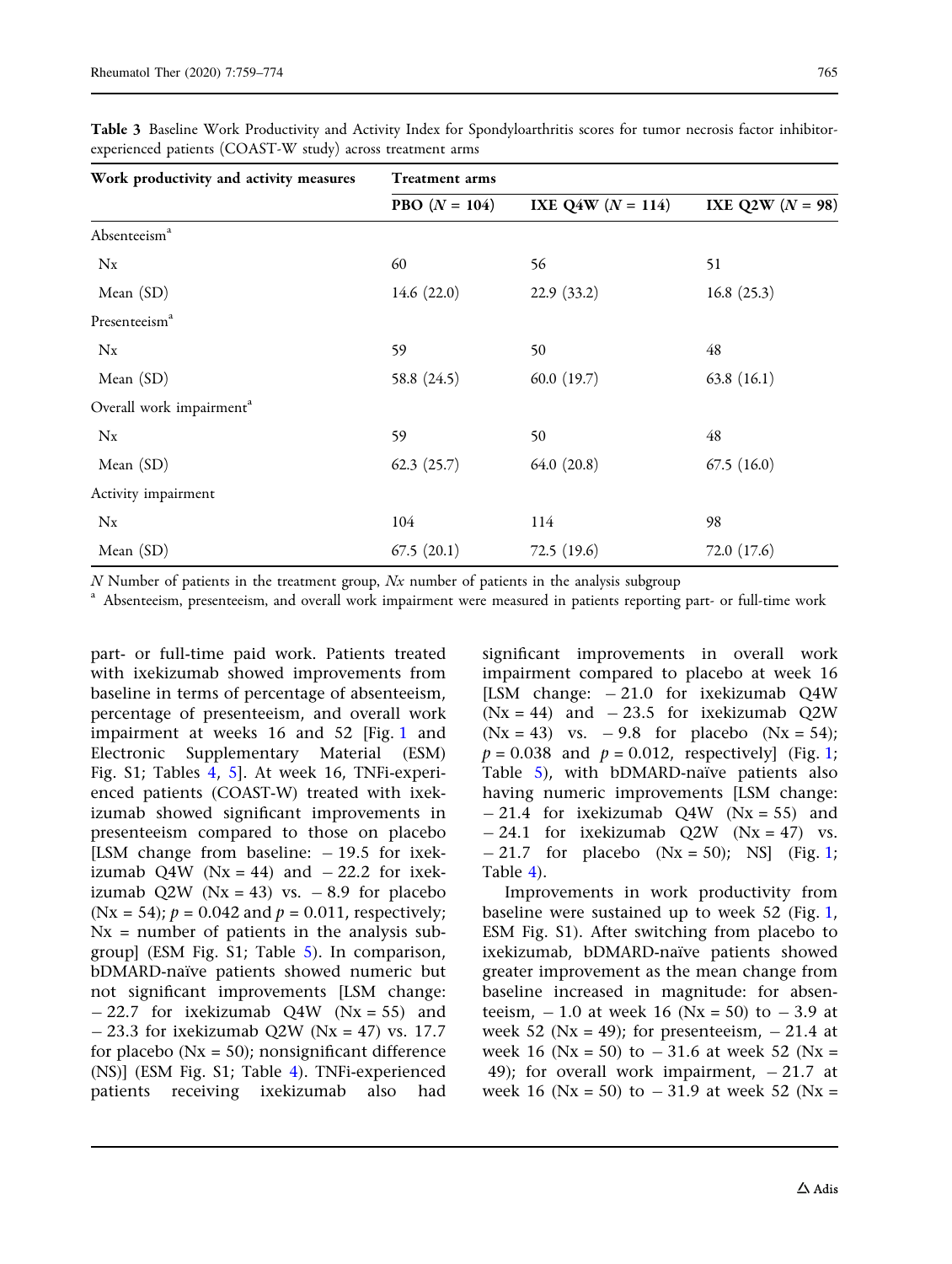

**TNFi-experienced** B Week 16 Week 52 Change from Baseline<br>ႏွစ်<br>ႏွစ်  $-9.8$  $-21.0*$  $-23.5'$  $-24.1$  $-24.5$  $-26.7$ D Week 16 Week 52 Change from Baseline<br>3.<br>3.  $\frac{b}{2}$  $-10.1$  $-16.5$   $-18.4*$  $-21.7$  $-23.1$  $-24.6$ PBO PBO/IXE IXE Q4W/IXE Q4W IXE Q4W IXE Q2W IXE Q2W/IXE Q2W

49); and for activity impairment,  $-16.4$  at week 16 ( $Nx = 86$ ) to  $-25.6$  at week 52 ( $Nx = 85$ ) (Table [4](#page-9-0)). After switching from placebo to ixekizumab, TNFi-experienced patients showed greater improvement as the mean change from baseline increased in magnitude: for absenteeism,  $- 2.6$  at week 16 (Nx = 57) to  $- 6.7$  at week 52  $(Nx = 49)$ ; for presenteeism,  $-8.8$  at week 16  $(Nx = 54)$  to  $- 24.0$  at week 52 (Nx = 47); and for overall work impairment,  $-9.8$  at week 16  $(Nx = 54)$  to  $-24.5$  at week 52 ( $Nx = 47$ ). Both bDMARD-naïve and TNFi-experienced patients randomized to ixekizumab Q4W or Q2W reported sustained improvements in absenteeism, presenteeism, and overall work impairment, with slightly greater changes from baseline at week 52 compared to week 16 (Tables [4,](#page-9-0) [5](#page-11-0)).

#### Changes from Baseline in Activity Impairment

Activity impairment was assessed for patients regardless of work status. Patients treated with ixekizumab had greater improvements from baseline in activity impairment at weeks 16 and 52 compared to placebo (Fig. [1](#page-8-0); Tables [4,](#page-9-0) [5](#page-11-0)). For bDMARD-naïve patients (COAST-V) treated with ixekizumab, improvements in activity impairment were significant at week 16 [LSM change:  $-23.0$  for ixekizumab Q4W (Nx = 80) and  $-23.4$  for ixekizumab Q2W (Nx = 83) vs.  $- 14.1$  for placebo (Nx = 86);  $p = 0.006$  and  $p = 0.004$  $p = 0.004$ , respectively] (Fig. [1](#page-8-0); Table 4). Compared to placebo, significant improvements in activity impairment at week 16 were seen for TNFi-experienced patients treated with ixekizumab Q2W and nonsignificant improvements were seen in those treated with ixekizumab Q4W [LSM change:  $-16.5$  for ixekizumab Q4W  $(Nx = 112)$  and  $-18.4$  for ixekizumab Q2W  $(Nx = 96)$  vs.  $-10.1$  for placebo  $(Nx = 99)$ ;  $p = 0.071$  and  $p = 0.024$ , respectively (Fig. [1;](#page-8-0) Table [5](#page-11-0)).

In bDMARD-naïve patients who switched from placebo to ixekizumab, the mean change from baseline increased in magnitude for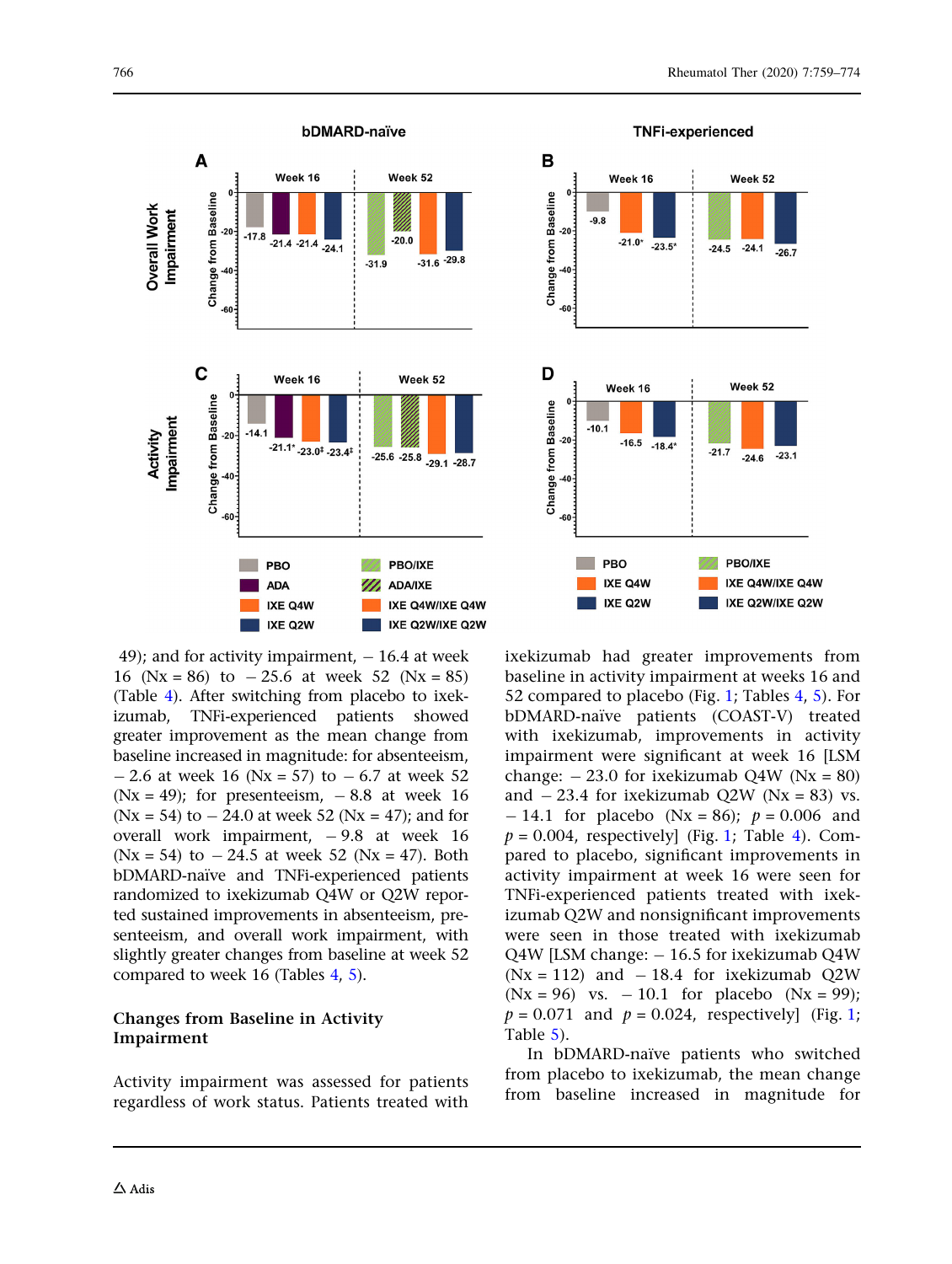<span id="page-8-0"></span>b Fig. 1 Changes from baseline in Work Productivity and Activity Index for Spondyloarthritis (WPAI-SpA) scores at weeks 16 and 52. a, b Overall work impairment in bDMARD-naïve (a) and TNFi-experienced (b) patients; c, d activity impairment in bDMARD-naïve  $(c)$  and TNFi-experienced  $(d)$  patients. For week 16, values are the least squares mean (standard error) from analysis of covariance (ANCOVA) with missing data imputed via modified baseline observation carried forward (mBOCF). For week 52, values are means (standard deviation) with missing data imputed via mBOCF. At week 16, patients receiving placebo (COAST-V, bDMARD-naïve; COAST-W, TNFi-experienced) or adalimumab (COAST-V, bDMARD-naïve) were switched to ixekizumab Q4W or Q2W. Data for IXE Q4W and IXE Q2W were combined for the PBO/IXE and ADA/IXE groups. Overall work impairment was measured in patients reporting part- or full-time paid work. The sample sizes for randomized patients (intent-to-treat population) were: a, c COAST-V (bDMARD-naïve) treatment groups: PBO ( $N = 87$ )  $\rightarrow$  PBO/IXE ( $N = 86$ ); ADA ( $N = 90$ )  $\rightarrow$  ADA/IXE ( $N = 86$ ); IXE Q4W  $(N = 81) \rightarrow$  IXE Q4W/IXE Q4W  $(N = 78)$ ; and IXE Q2W  $(N = 83) \rightarrow$  IXE Q2W/IXE Q2W  $(N = 79)$ . Number of patients eligible for analysis of overall work impairment: PBO ( $Nx = 50$ )  $\rightarrow$  PBO/IXE ( $Nx = 49$ ); ADA  $(Nx = 60)$   $\rightarrow$  ADA/IXE  $(Nx = 59)$ ; IXE Q4W  $(Nx = 55)$   $\rightarrow$  IXE Q4W/IXE Q4W  $(Nx = 57)$ ; and IXE Q2W  $(Nx = 47)$   $\rightarrow$  IXE Q2W/IXE Q2W (Nx = 49). Number of patients eligible for analysis of activity impairment: PBO  $(Nx = 86) \rightarrow PBO/IXE (Nx = 85)$ ; ADA  $(Nx = 88) \rightarrow ADA/IXE (Nx = 85)$ ; IXE Q4W  $(Nx = 80) \rightarrow IXE$  Q4W/IXE  $Q4W$  (Nx = 78); and IXE Q2W (Nx = 83)  $\rightarrow$  IXE Q2W/IXE Q2W (Nx = 79). **b**, **d** COAST-W (TNFi-experienced) treatment groups: PBO  $(N = 104) \rightarrow$  PBO/IXE  $(N = 93)$ ; IXE Q4W  $(N = 114) \rightarrow$  IXE Q4W/IXE Q4W  $(N = 98)$ ; and IXE Q2W (N = 98)  $\rightarrow$  IXE Q2W/IXE Q2W (N = 90). Number of patients eligible for analysis of overall work impairment: PBO (Nx = 54)  $\rightarrow$  PBO/IXE (Nx = 47); IXE Q4W (Nx = 44)  $\rightarrow$  IXE Q4W/IXE Q4W (Nx = 42); and IXE Q2W (Nx = 43)  $\rightarrow$  IXE Q2W/IXE Q2W (Nx = 43). Number of patients eligible for analysis of activity impairment: PBO (Nx = 99)  $\rightarrow$  PBO/IXE (Nx = 89); IXE Q4W (Nx = 112)  $\rightarrow$  IXE Q4W/IXE Q4W (Nx = 98); and IXE Q2W  $(Nx = 96)$   $\rightarrow$  IXE Q2W/IXE Q2W (Nx = 90). p values were from ANCOVA (treatment vs. placebo) for weeks 0–16.  $p^* \approx \rho < 0.05, \;^{\ddagger} p < 0.01, \;^{\ddagger} p < 0.001.$  ADA 40 mg adalimumab every 2 weeks, bDMARD biologic disease-modifying antirheumatic drug, IXE Q2W 80 mg ixekizumab every 2 weeks, IXE Q4W 80 mg ixekizumab every 4 weeks, N number of patients in the treatment group, Nx number of patients eligible for analysis, PBO placebo, TNFi tumor necrosis factor inhibitor

activity impairment from  $-16.4$  at week 16  $(Nx = 86)$  to  $-25.6$  at week 52  $(Nx = 85)$ (Table [4\)](#page-9-0). In TNFi-experienced patients who switched from placebo to ixekizumab, the mean change from baseline increased in magnitude for activity impairment from  $-8.3$  at week 16  $(Nx = 99)$  to  $-21.7$  at week 52  $(Nx = 89)$ (Table [5\)](#page-11-0). Both bDMARD-naïve and TNFi-experienced patients randomized to ixekizumab Q4W or Q2W reported sustained improvements in activity impairment with changes in baseline slightly greater in magnitude at week 52 than week 16 (Tables [4,](#page-9-0) [5\)](#page-11-0).

### **DISCUSSION**

Previously published results have shown the superiority of ixekizumab compared to placebo in the treatment of patients with AS. These results have also demonstrated the safety and efficacy of ixekizumab in both bDMARD-naïve and TNFiexperienced patients with AS [\[3,8\]](#page-14-0). In this analysis, we have shown that treatment with

ixekizumab also improved patient-reported outcomes centered on work productivity and activity impairment in bDMARD-naïve and TNFi-experienced patients with AS. In summary, improvements in presenteeism, overall work impairment, and activity impairment were seen at weeks 16 and 52, with greater numeric changes from baseline at week 52. Across all WPAI domains, the observed improvements at week 16 were sustained to week 52. Consistent with previous efficacy analyses, no apparent differences were seen between the ixekizumab Q4W and Q2W dosing regimens [\[11](#page-14-0)].

As an aspect of HRQoL, work productivity is associated with overall health outcomes in AS. Decreased physical functioning in patients with AS has been found to be associated with work outcome, and disease activity was found to have an independent association with presenteeism [\[7\]](#page-14-0). Fatigue has been shown to predict negative effects on presenteeism and overall activity impairment in etanercept-treated patients with AS [\[12\]](#page-14-0).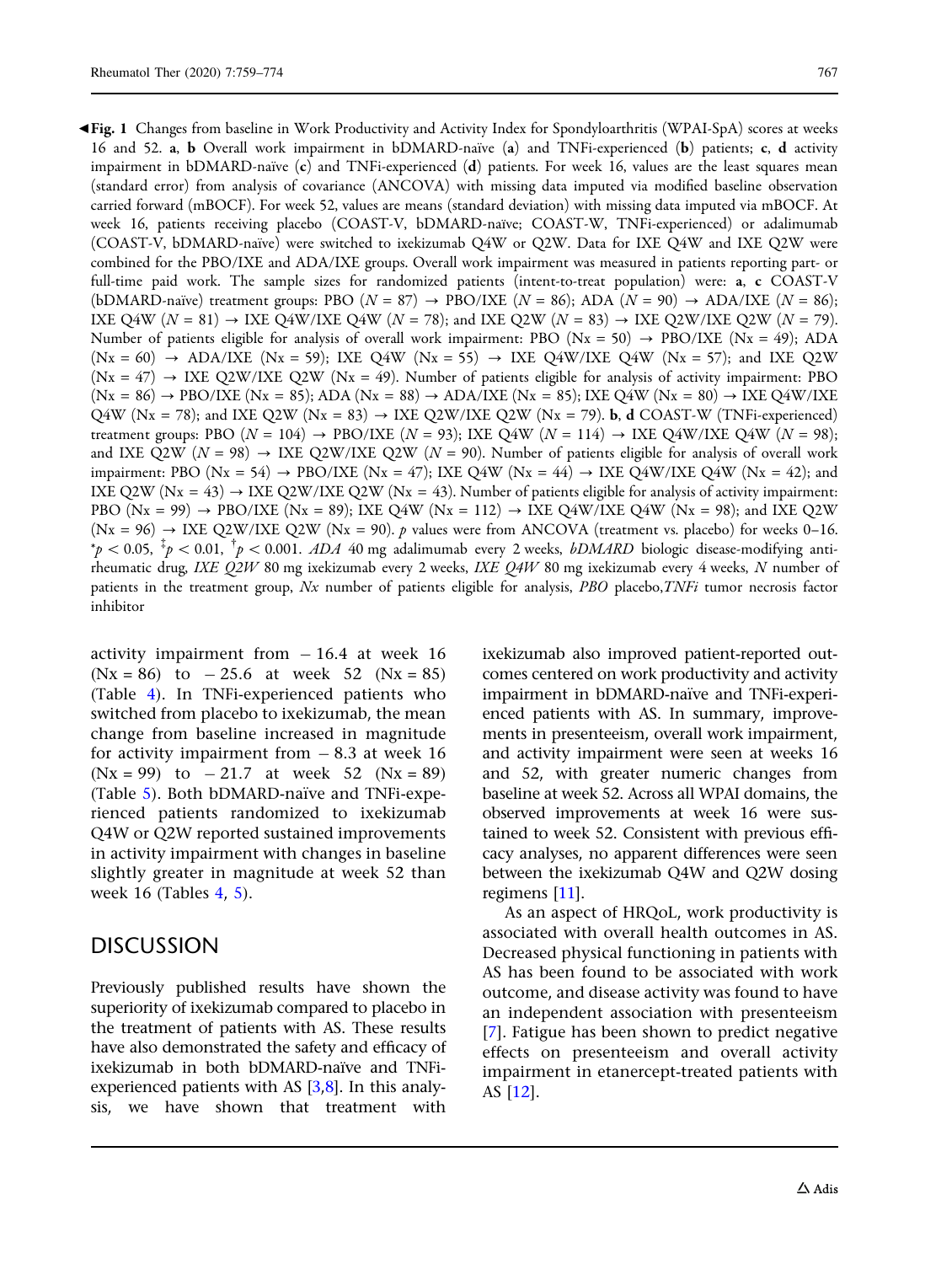<span id="page-9-0"></span>

| Absenteeism <sup>a</sup>             |           |                    |                    |                               |                            |
|--------------------------------------|-----------|--------------------|--------------------|-------------------------------|----------------------------|
|                                      |           | PBO $(N = 87)$     | ADA $(N = 90)$     | IXE Q4W $(N = 81)$            | IXE Q2W $(N = 83)$         |
| Week $16^{\rm b}$                    | ž         | $\sqrt{2}$         | S                  | 57                            | 49                         |
|                                      | LSM (SE)  | (2.3)<br>$-1.3($   | $-1.2(2.0)$        | 1.2(2.2)                      | $-6.7(2.3)$                |
|                                      | Mean (SD) | $-1.0(13.8)$       | $-4.1(23.9)$       | 1.7(17.6)                     | $-8.7(23.0)$               |
| Week 52                              |           | PBO/IXE $(N = 86)$ | ADA/IXE $(N = 86)$ | IXE Q4W/IXE Q4W $(N = 78)$    | IXE Q2W/IXE Q2W $(N = 79)$ |
|                                      | ž         | 49                 | $\mathcal{C}$      | 58                            | 52                         |
|                                      | Mean (SD) | (12.5)<br>$-3.9$   | $-9.6(27.3)$       | $-4.9(14.5)$                  | $-10.7(25.1)$              |
| Presenteeism <sup>a</sup>            |           |                    |                    |                               |                            |
| Week $16^{\rm b}$                    |           | PBO $(N = 87)$     | ADA $(N = 90)$     | IXE Q4W $(N = 81)$            | IXE Q2W $(N = 83)$         |
|                                      | ž         | $\overline{50}$    | $\mathcal{S}$      | 55                            | 47                         |
|                                      | LSM (SE)  | (3.1)<br>$-17.7\,$ | $-20.9(2.8)$       | $-22.7(2.9)$                  | $-23.3(3.1)$               |
|                                      | Mean (SD) | (23.2)<br>$-21.4$  | $-20.0(23.2)$      | $-24.6(24.9)$                 | $-24.8(19.7)$              |
| Week 52                              |           | PBO/IXE $(N = 86)$ | ADA/IXE $(N = 86)$ | IXE Q4W/IXE Q4W $(N = 78)$    | IXE Q2W/IXE Q2W $(N = 79)$ |
|                                      | ž         | 49                 | \$9                | 57                            | 49                         |
|                                      | Mean (SD) | (26.2)<br>$-31.6$  | $-20.2(24.9)$      | 30.5 $(27.7)$                 | 28.8(22.7)                 |
| Overall work impairment <sup>a</sup> |           |                    |                    |                               |                            |
| Week $16^{\rm b}$                    |           | PBO $(N = 87)$     | ADA $(N = 90)$     | IXE $Q4W (N = 81)$            | IXE Q2W $(N = 83)$         |
|                                      | ž         | $50\,$             | $\infty$           | 55                            | 47                         |
|                                      | LSM (SE)  | (3.3)<br>$-17.8$   | $-21.4(2.9)$       | $-21.4(3.1)$                  | $-24.1(3.3)$               |
|                                      | Mean (SD) | (24.5)<br>$-21.7$  | $-20.7(24.2)$      | $-23.6(25.3)$                 | $-26.1(21.5)$              |
| Week 52                              |           | PBO/IXE $(N = 86)$ | ADA/IXE $(N = 86)$ | IXE Q4W/IXE Q4W $(N = 78)$    | IXE Q2W/LXE Q2W $(N = 79)$ |
|                                      | ž         | 49                 | 59                 | 57                            | 49                         |
|                                      | Mean (SD) | (26.3)<br>$-31.9$  | $-20.0(26.2)$      | 31.6 $(28.4)$                 | 29.8 (23.9)                |
| Activity impairment                  |           |                    |                    |                               |                            |
| Week $16^{\circ}$                    |           | PBO $(N = 87)$     | ADA $(N = 90)$     | IXE $Q4W (N = 81)$            | IXE $Q2W (N = 83)$         |
|                                      | ž         | 86                 | 88                 | 80                            | 83                         |
|                                      | LSM (SE)  | (2.3)<br>$-14.1$   | $-21.1(2.2)$ *     | $-23.0 (2.4)^{\ddagger}$      | $-23.4 (2.3)^{\ddagger}$   |
|                                      | Mean (SD) | (20.6)<br>$-16.4$  | $-20.9(23.0)$      | 23.7 (24.6)<br>$\overline{1}$ | $-25.2(20.6)$              |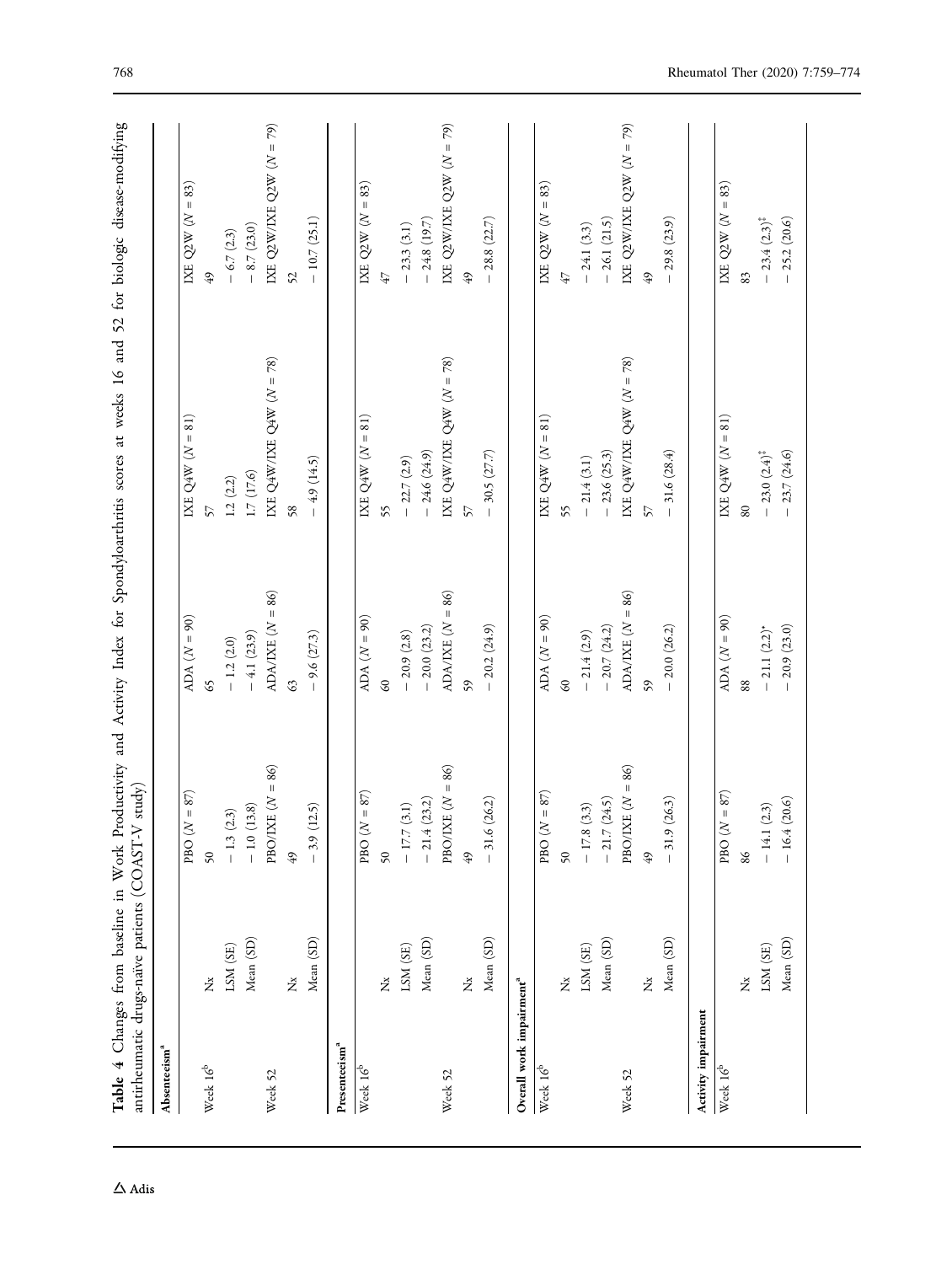| Activity impairment                                                                                                                                                                                                           |           |                                                                                                                                                                            |                                                                                                                                                    |                                                                                                                                                                                                                                                                                                                                                                                                                                                                                                                                                |                            |
|-------------------------------------------------------------------------------------------------------------------------------------------------------------------------------------------------------------------------------|-----------|----------------------------------------------------------------------------------------------------------------------------------------------------------------------------|----------------------------------------------------------------------------------------------------------------------------------------------------|------------------------------------------------------------------------------------------------------------------------------------------------------------------------------------------------------------------------------------------------------------------------------------------------------------------------------------------------------------------------------------------------------------------------------------------------------------------------------------------------------------------------------------------------|----------------------------|
| Week 52                                                                                                                                                                                                                       |           | PBO/IXE $(N = 86)$                                                                                                                                                         | ADA/IXE $(N = 86)$                                                                                                                                 | IXE Q4W/IXE Q4W $(N = 78)$                                                                                                                                                                                                                                                                                                                                                                                                                                                                                                                     | IXE Q2W/IXE Q2W $(N = 79)$ |
| ž                                                                                                                                                                                                                             |           | X                                                                                                                                                                          | 85                                                                                                                                                 | $\frac{8}{2}$                                                                                                                                                                                                                                                                                                                                                                                                                                                                                                                                  | 64                         |
|                                                                                                                                                                                                                               | Mean (SD) | (24.7)<br>$-25.6$                                                                                                                                                          | $-25.8(25.3)$                                                                                                                                      | $-29.1(27.6)$                                                                                                                                                                                                                                                                                                                                                                                                                                                                                                                                  | $-28.7(23.7)$              |
| baseline observation carried forward, N number of patients<br>Absenteeism, presenteeism, and overall work impairment<br>dose extended treatment group. Mean (SD) at week 52 is<br>combined for the PBO/IXE and ADA/IXE groups |           | presented with missing data imputed via mBOCF<br>p values were from ANCOVA (treatment vs. placebo) for week 16. $\gamma_p < 0.05$ , $\gamma_p < 0.01$ , $\gamma_p < 0.001$ | in the treatment group, Nx number of patients in the analysis subgroup, PBO placebo<br>were measured in patients reporting part- or full-time work | ADA 40 mg adalimumab every 2 weeks, ANCOVA analysis of covariance, IXE Q2HV 80 mg ixekizumab evely 4 weeks, ASM east squares mean, <i>mBOCF</i> modified<br>At week 16, patients receiving placebo (PBO) (COAST-V, COAST-W) or adalimumab (ADA) (COAST-V) were switched to ixekizumab (IXE) Q4W or Q2W. Data for IXE Q4W and IXE Q2W were<br>LSM (SE) is from analysis of covariance (ANCOVA), with missing data imputed via modified baseline observation carried forward (mBOCF). Mean (SD) at week 16 is from observed data from the blind- |                            |

Table 4 continued

**Table 4** continued

The use of biologics has improved HRQoL outcomes in patients with AS [[5\]](#page-14-0). In a prospective, real-world cohort of patients with AS, treatment with golimumab or infliximab for 6 months resulted in improved work productivity and activity impairment as well as fewer missed days of work [\[13\]](#page-14-0). Patients with AS who received secukinumab, another anti-IL-17 inhibitor, also reported improved HRQoL, including improvements in WPAI measures, through 52 weeks [[14](#page-14-0)].

A previous analysis of results from three clinical trials demonstrated the effectiveness of ixekizumab in improving work productivity for patients with moderate-to-severe plaque psoriasis [\[15\]](#page-14-0). Ixekizumab has also been shown to improve patient-reported outcomes, including work productivity, in bDMARD-naïve and TNFiexperienced patients with psoriatic arthritis [\[16,](#page-14-0)[17](#page-15-0)]. Here, in the context of AS, ixekizumab has demonstrated effectiveness in improving work productivity, with changes from baseline sustained up to 52 weeks. The improvements in work productivity and activity impairment seen in this analysis of two clinical trials suggest that treatment with ixekizumab can result in improved HRQoL for patients with AS.

The strengths of this study include the inclusion of both bDMARD-naïve and TNFi-experienced patients as well as a 52-week followup for patient-reported outcomes. Due to ethical concerns, the COAST-V and COAST-W studies did not have placebo arms through week 52, which limited this analysis. This study was also limited in the evaluation of absenteeism, presenteeism, and work productivity loss due to the requirement of being employed and, consequently, reduced sample size which did not provide adequate statistical power to detect treatment differences in comparison to placebo. While improvements in work productivity at week 16 were significant in TNFi-experienced patients (COAST-W), these were not significant in bDMARD-naïve patients (COAST-V). Both TNFi-experienced and bDMARD-naïve patients treated with ixekizumab had a similar magnitude of change from baseline in work productivity, but the bDMARD-naïve placebo group had a larger change from baseline at week 16.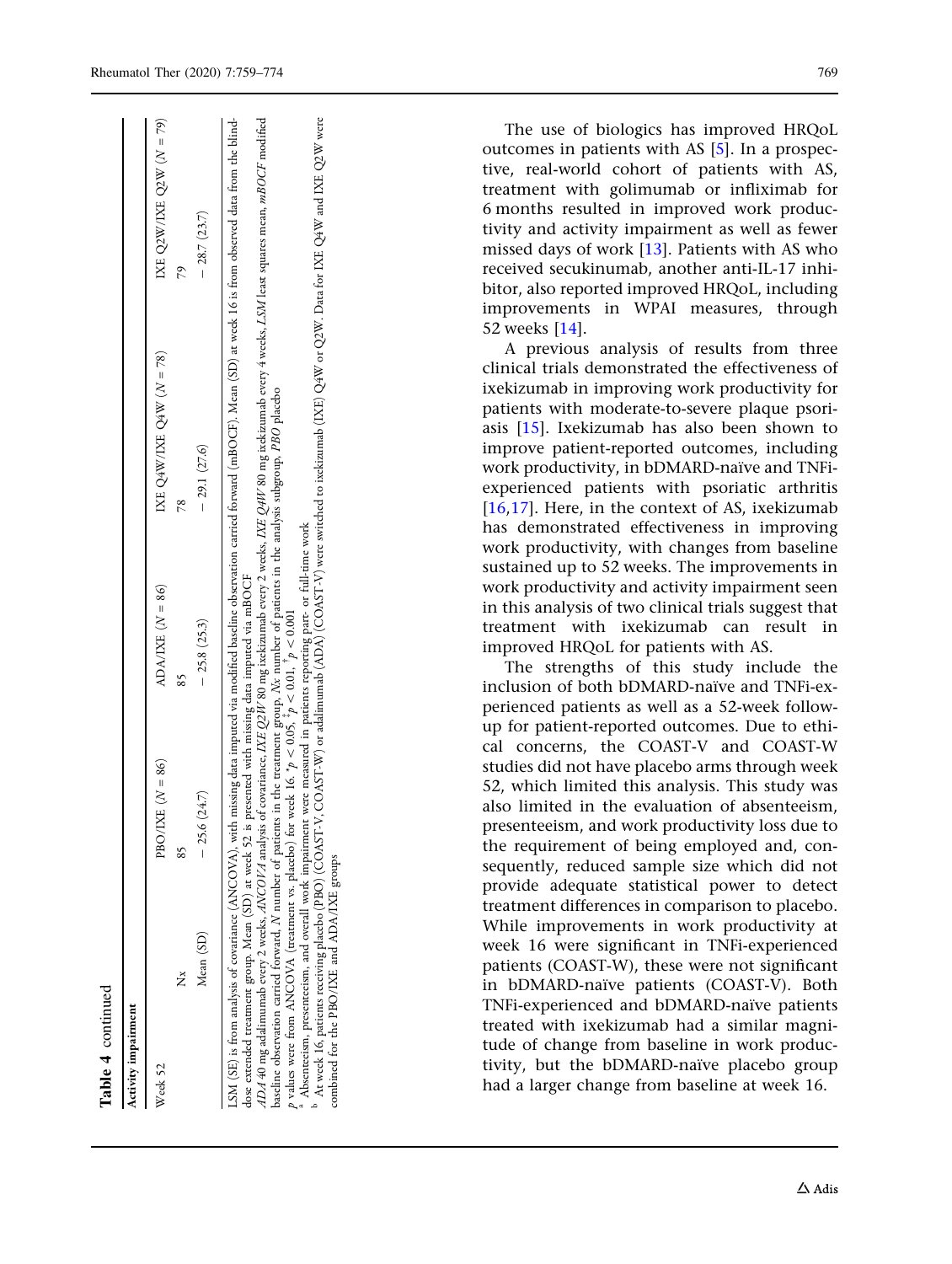<span id="page-11-0"></span>

| Absenteeism <sup>a</sup>             |                   |                    |                              |                              |
|--------------------------------------|-------------------|--------------------|------------------------------|------------------------------|
| Week 16                              |                   | $PBO (N = 104)$    | IXE Q4W $(N = 114)$          | IXE Q2W $(N = 98)$           |
|                                      | ž                 | 57                 | 47                           | $\frac{4}{6}$                |
|                                      | LSM (SE)          | $-1.2(2.8)$        | $-4.7(2.9)$                  | $-6.9(3.1)$                  |
|                                      | Mean (SD)         | $-2.6(28.6)$       | $-7.5(20.2)$                 | $-8.0(24.2)$                 |
| Week 52                              |                   | PBO/IXE $(N = 93)$ | IXE Q4W/IXE Q4W $(N = 98)$   | IXE Q2W/LXE Q2W $(N = 90)$   |
|                                      | $\breve{\vec{z}}$ | $49$               | 45                           | $\frac{46}{5}$               |
|                                      | Mean (SD)         | 6.7(26.2)          | $-11.8(25.9)$                | $-10.0(27.1)$                |
| Presenteeism <sup>a</sup>            |                   |                    |                              |                              |
| Week 16                              |                   | $PBO (N = 104)$    | IXE Q4W $(N = 114)$          | IXE Q2W $(N = 98)$           |
|                                      | ž                 | 54                 | 4                            | 43                           |
|                                      | LSM (SE)          | $-8.9(3.6)$        | $-19.5(3.9)^{*}$             | $-22.2(4.1)$ *               |
|                                      | Mean (SD)         | $-8.8(32.7)$       | $-21.3(23.6)$                | $-25.6(26.5)$                |
| Week 52                              |                   | PBO/IXE $(N = 93)$ | IXE Q4W/IXE Q4W $(N = 98)$   | IXE Q2W/IXE Q2W $(N = 90)$   |
|                                      | ž                 | 47                 | 42                           | 43                           |
|                                      | Mean (SD)         | $-24.0(33.3)$      | $-22.4(25.6)$                | $-27.2(27.0)$                |
| Overall work impairment <sup>a</sup> |                   |                    |                              |                              |
| Week 16                              |                   | PBO $(N = 104)$    | $IXEQ4W (N = 114)$           | IXEQ2W $(N = 98)$            |
|                                      | Ž                 | 54                 | 44                           | 43                           |
|                                      | LSM (SE)          | $-9.8(3.7)$        | $-21.0(4.0)^*$               | $-23.5(4.2)^{*}$             |
|                                      | Mean (SD)         | $-9.8(32.8)$       | $-23.0(24.2)$                | $-26.3(26.8)$                |
| Week 52                              |                   | PBO/IXE $(N = 93)$ | IXE Q4W/IXE Q4W (N = 98)     | IXE Q2W/LXE Q2W ( $N = 90$ ) |
|                                      | Ž                 | $47$               | 42                           | 43                           |
|                                      | Mean (SD)         | $-24.5(33.1)$      | $-24.1(26.3)$                | $-26.7(27.6)$                |
| Activity impairment                  |                   |                    |                              |                              |
| Week 16                              |                   | PBO $(N = 104)$    | IXE $\mathrm{Q4W}$ $(N=114)$ | IXE Q2W $(N = 98)$           |
|                                      | ž                 | 99                 | 112                          | 96                           |
|                                      | LSM (SE)          | $-10.1(2.6)$       | $-16.5(2.4)$                 | $-18.4(2.7)$ *               |
|                                      | Mean (SD)         | 8.3(29.4)          | $-20.2(23.9)$                | $-21.2(28.0)$                |

 $\Delta$ Adis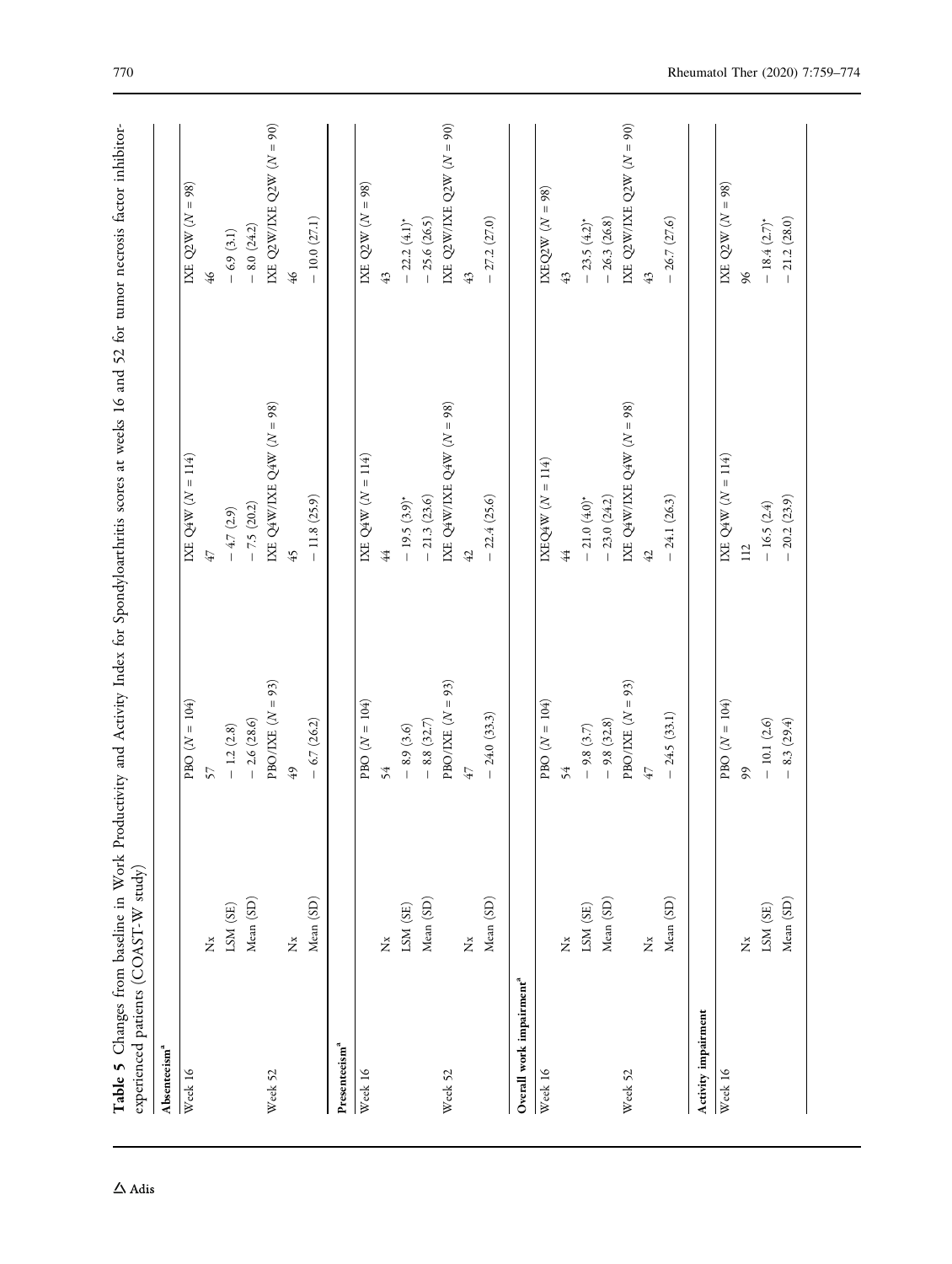$90)$ 

N

lind-

## CONCLUSIONS

Both bDMARD-naïve and TNFi-experienced patients with AS treated with ixekizumab had improvements in presenteeism, overall work productivity, and activity impairment compared to those treated with placebo. The improvements for these outcomes were seen at week 16, the first assessment after baseline measurements, and these improvements were sustained through week 52 of both studied trials, supporting the notion that treatment with ixekizumab can improve important aspects of HRQoL in patients with active AS.

## ACKNOWLEDGEMENTS

The views expressed are those of the author and not necessarily those of the (UK) National Health Service (NHS), the NIHR, or the (UK) Department of Health.

Funding. Eli Lilly and Company provided funding for the sponsorship for this study and the journal's Rapid Service Fee. All authors had complete access to the data used in this study and take full responsibility for the integrity of the data and accuracy of the data analysis.

Medical Writing and Editorial Assistance. Nicole Lipitz of Syneos Health provided writing and editorial assistance with funding provided by Eli Lilly and Company.

Authorship. All named authors meet the International Committee of Medical Journal Editors (ICJME) criteria for authorship of this manuscript, take responsibility for the integrity of the whole work, and have given approval for the publication of this version of the manuscript.

Disclosures. Helena Marzo-Ortega has received grant/research support from Celgene, Janssen, and Novartis; is a consultant for Abb-Vie, Celgene, Eli Lilly and Company, Janssen, Novartis, Pfizer, and UCB; and is a member of the speakers' bureau for AbbVie, Celgene, Eli

| Activity impairment |                                                   |                                                                                                                                                                                                                |                                                                                                                                                                                                             |                            |
|---------------------|---------------------------------------------------|----------------------------------------------------------------------------------------------------------------------------------------------------------------------------------------------------------------|-------------------------------------------------------------------------------------------------------------------------------------------------------------------------------------------------------------|----------------------------|
| Week 52             |                                                   | PBO/LXE $(N = 93)$                                                                                                                                                                                             | IXEQ 4W/IXE Q4W $(N = 98)$                                                                                                                                                                                  | IXE Q2W/IXE Q2W $(N = 90)$ |
|                     | ž                                                 | 89                                                                                                                                                                                                             |                                                                                                                                                                                                             |                            |
|                     | Mean (SD)                                         | $-21.7(28.4)$                                                                                                                                                                                                  | $-24.6(24.8)$                                                                                                                                                                                               | $-23.1(26.2)$              |
|                     |                                                   |                                                                                                                                                                                                                | LSM (SE) is from analysis of covariance (ANCOVA), with missing data imputed via modified baseline observation carried forward (mBOCF). Mean (SD) at week 16 is from observed data from the blind-           |                            |
|                     |                                                   | dose extended treatment group. Mean (SD) at week 52 is presented with missing data imputed via mBOCF<br>number of patients in the treatment group, Nx number of patients in the analysis subgroup, PBO placebo | ANCOVA analysis of covariance, <i>IXE Q4W</i> 80 mg ixekizumab every 2 weeks, IXE Q4W 80 mg ixekizumab every 4 weeks, LSM least squares mean, <i>mBOCF</i> modified baseline observation carried forward, N |                            |
|                     | p values were from ANCOVA (treatment vs. placebo) | for week 16: $*_{p} < 0.05$ , $*_{p} < 0.01$ , $*_{p} < 0.001$                                                                                                                                                 |                                                                                                                                                                                                             |                            |

<sup>a</sup> Absentetism, presentetism, and overall work impairment were measured in patients reporting part- or full-time work<br><sup>b</sup> At week 16. patients receiving placebo (PBO) (COAST-V, COAST-W) or adalimumab (ADA) (COAST-V) were

a

combined for the PBO/IXE and ADA/IXE groups

combined

Table 5 continued

l'able 5 continued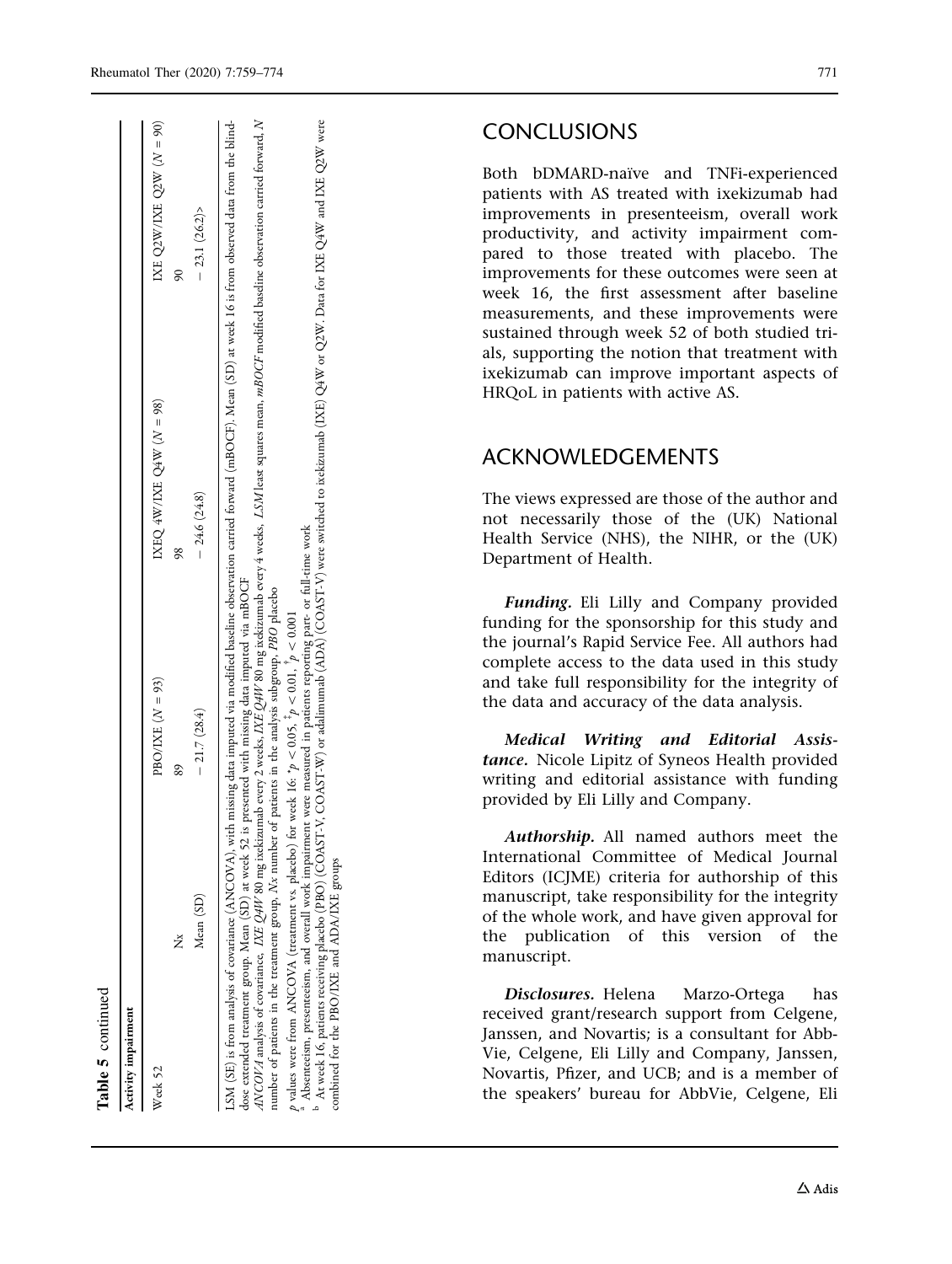Lilly and Company, Janssen, Novartis, Pfizer, Takeda, and UCB. Helena Marzo-Ortega is supported by the National Institute for Health Research (NIHR) Leeds Biomedical Research Centre (LBRC). Philip J. Mease has received research grants from AbbVie, Amgen, BMS, Celgene, Janssen, Eli Lilly and Company, Novartis, Pfizer, Sun, and UCB; received consultant fees from AbbVie, Amgen, BMS, Boehringer Ingelheim, Celgene, Galapagos, Gilead, GlaxoSmithKline, Janssen, Eli Lilly and Company, Novartis, Pfizer, Sun, and UCB; and is a speaker for AbbVie, Amgen, BMS, Celgene, Genentech, Janssen, Eli Lilly and Company, Novartis, Pfizer, and UCB. Proton Rahman has not received a research grant from Eli Lilly and Company but has received consulting fees from Abbott, AbbVie, Amgen, BMS, Celgene, Eli Lilly and Company, Janssen, Novartis, and Pfizer. Victoria Navarro-Compán has received grant/ research support from AbbVie, Eli Lilly and Company, MSD, Novartis, Pfizer, and UCB; is a paid consultant for AbbVie, Eli Lilly and Company, MSD, Novrtis, Pfizer, and UCB; and is a paid speaker for AbbVie, Eli Lilly and Company, MSD, Novartis, Pfizer, and UCB. Vibeke Strand is a paid consultant for Abbvie, Amgen, Biogen, Celltrion, Consortium of Rheumatology Researchers of North America, Crescendo Bioscience, Eli Lily and Company, Genentech/ Roche, GlaxoSmithKline, Hospira, Janssen, Merck, Novartis, Pfizer, Regeneron Pharmaceuticals, Sanofi, and UCB. Maxime Dougados reports receiving grant/research support from AbbVie, Eli Lilly and Company, Merck, Novartis, Pfizer, and UCB Pharma; is a consultant and member of the speakers bureau for AbbVie, Eli Lilly and Company, Merck, Novartis, Pfizer, and UCB Pharma. Bernard Combe has received grant/research support from Pfizer, Novartis, and Roche-Chugai; is a paid consultant for AbbVie, Gilead, Eli Lilly and Company, Janssen, Pfizer, Roche-Chugai, Sanofi, and UCB; and is on the speakers' bureau for BMS, Gilead, Eli Lily and Company, Merck, Pfizer, and Roche-Chugai. James Cheng-Chung Wei reports receiving consulting fees from TSH biopharm, AbbVie, BMS, Celgene, Chugai, Eisai, Janssen, Novartis, Pfizer, Sanofi-Aventis, and UCB pharma; and grant support from Abbvie, BMS, Celgene, Eli

Lilly and Company, Janssen, Novartis, Pfizer, and UCB. Xenofon Baraliakos has received grant/research support from AbbVie, BMS, Chugai, Celgene, Pfizer, Galapagos, UCD, and MSD; has worked as a paid consultant for Abb-Vie, BMS, Chugai, Celgene, Pfizer, Galapagos, UCB, add MSD; and is a paid speaker for AbbVie, BMS, Chugai, Celgene, Pfizer, Galapagos, UCB, and MSD. Theresa Hunter, David Sandoval, Xiaoqi Li, and Baojin Zhu are employees and stockholders of Eli Lilly and Company. Louis Bessette has received grant/research support from Amgen, GMS, Janssen, UCB, AbbVie, Pfizer, Celgene, Sanofi, Lily, and Novartis; has worked as a paid consultant for Amgen, BMS, Janssen, UCB, AbbVie, Pfizer, Merck, Celgene, Sanofi, and Novartis; and was a paid speaker for Amgen, BMS, Janssen, UCB, AbbVie, Pfizer, Merck, Celgene, Sanofi, Eli Lilly and Company, and Novartis. Atul Deodhar has received grant/ research support from AbbVie, Boehringer Ingelheim, Eli Lilly and Company, GlaxoSmith&Kline, Novartis, Pfizer, and UCB; and is a consultant for AbbVie, Amgen, Boehringer Ingelheim, Bristol Myers Squibb, Celgene, Eli

Compliance with Ethics Guidelines. Ethical review boards approved COAST-V and COAST-W at each site before the trials began. Procedures involving human participants were performed within the ethical standards of the institutional and national research committees at all sites. Both trials were conducted in accordance with the standards of the Declaration of Helsinki and its later amendments. All patients gave written informed consent before undergoing procedures related to the trials. The master ethics committee was Schulman Associates IRB, Cincinnati, OH, USA; complete listings of sites and investigators are available in the supplements of previously published results from COAST-V and COAST-W [\[3,](#page-14-0) [8,](#page-14-0) [9\]](#page-14-0).

Lilly and Company, Giliad, GlaxoSmith&Kline,

Janssen, Novartis, Pfizer, and UCB.

Data Availability. The datasets analyzed in this study are available from the corresponding author upon reasonable request.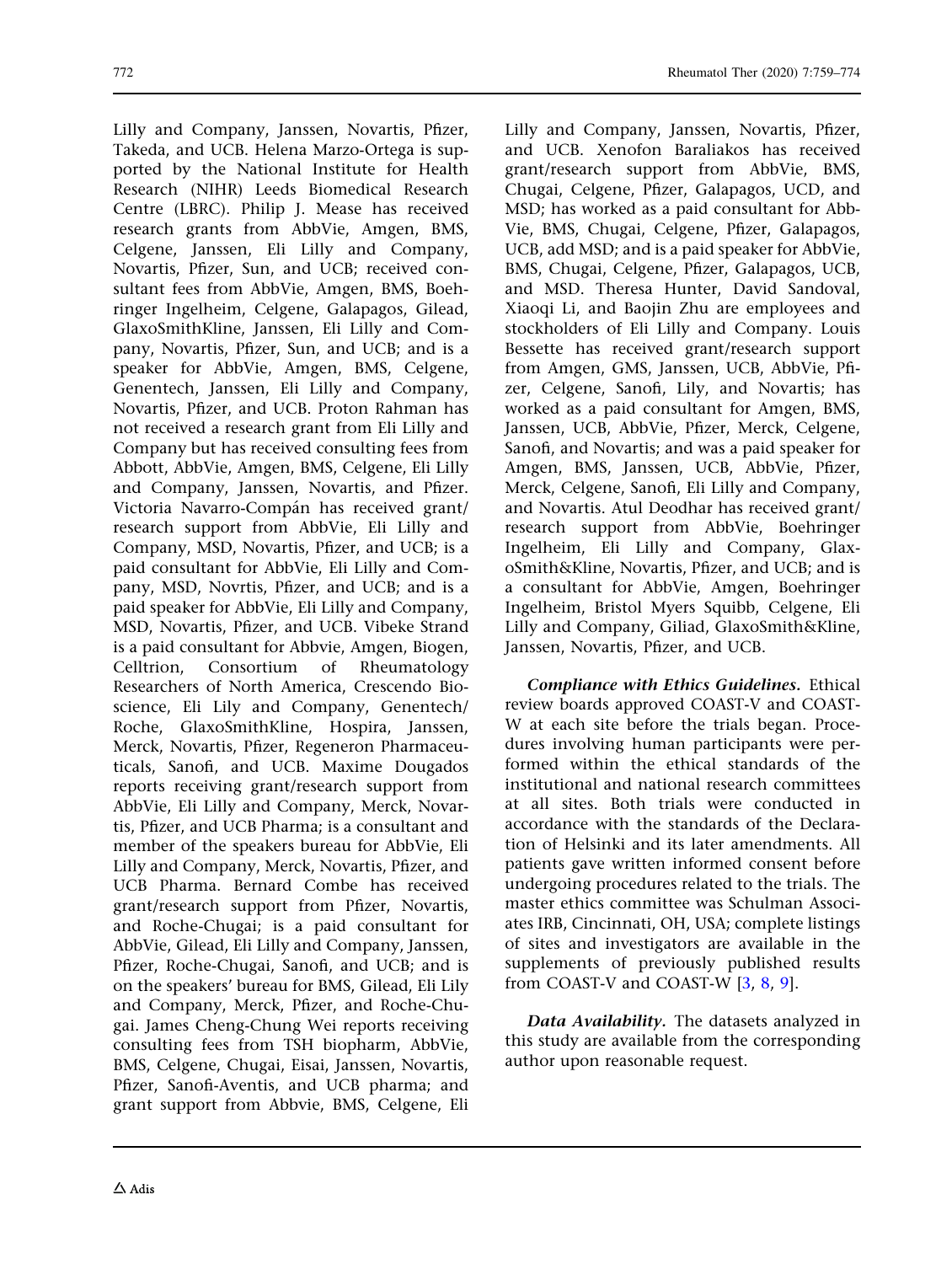<span id="page-14-0"></span>Open Access. This article is licensed under a Creative Commons Attribution-NonCommercial 4.0 International License, which permits any non-commercial use, sharing, adaptation, distribution and reproduction in any medium or format, as long as you give appropriate credit to the original author(s) and the source, provide a link to the Creative Commons licence, and indicate if changes were made. The images or other third party material in this article are included in the article's Creative Commons licence, unless indicated otherwise in a credit line to the material. If material is not included in the article's Creative Commons licence and your intended use is not permitted by statutory regulation or exceeds the permitted use, you will need to obtain permission directly from the copyright holder. To view a copy of this licence, visit [http://creativecommons.org/licenses/by](http://creativecommons.org/licenses/by-nc/4.0/)[nc/4.0/](http://creativecommons.org/licenses/by-nc/4.0/).

### **REFERENCES**

- 1. Sieper J, Poddubnyy D. Axial spondyloarthritis. Lancet. 2017;390(10089):73–84.
- 2. Boonen A, van der Linden SM. The burden of ankylosing spondylitis. J Rheumatol Suppl. 2006;78:4–11.
- 3. Ritchlin CT, Okada M, Cuchacovich RS, et al. Efficacy and safety of ixekizumab in patients with active psoriatic arthritis: 52-week results from a phase III study (SPIRIT-P1). Ann Rheum Dis. 2018;45(3):367–77.
- 4. Sieper J, Braun J, Dougados M, Baeten D. Axial spondyloarthritis. Nat Rev Dis Primers. 2015;1: 15013.
- 5. Strand V, Singh JA. Patient burden of axial spondyloarthritis. J Clin Rheumatol. 2017;23(7): 383–91.
- 6. Martindale J, Shukla R, Goodacre J. The impact of ankylosing spondylitis/axial spondyloarthritis on work productivity. Best Pract Res Clin Rheumatol. 2015;29(3):512–23.
- 7. Boonen A, Brinkhuizen T, Landewe R, van der Heijde D, Severens JL. Impact of ankylosing

spondylitis on sick leave, presenteeism and unpaid productivity, and estimation of the societal cost. Ann Rheum Dis. 2010;69(6):1123–8.

- 8. Deodhar A, Poddubnyy D. Efficacy and safety of ixekizumab in the treatment of radiographic axial spondyloarthritis: sixteen-week results from a phase III randomized, double-blind, placebo-controlled trial in patients with prior inadequate response to or intolerance of tumor necrosis factor inhibitors. Arthritis Rheumatol. 2019;71(4):599–611.
- 9. Mease P, Walsh JA, Baraliakos X, et al. Translating improvements with ixekizumab in clinical trial outcomes into clinical practice: ASAS40, pain, fatigue, and sleep in ankylosing spondylitis. Rheumatol Ther. 2019;6(3):435–50.
- 10. Reilly MC, Gooch KL, Wong RL, Kupper H, van der Heijde D. Validity, reliability and responsiveness of the Work Productivity and Activity Impairment Questionnaire in ankylosing spondylitis. Rheumatology (Oxford). 2010;49(4):812–9.
- 11. Dougados M, Wei JC, Landewé R, et al. Efficacy and safety of ixekizumab through 52 weeks in two phase 3, randomised, controlled clinical trials in patients with active radiographic axial spondyloarthritis (COAST-V and COAST-W). Ann Rheum Dis. 2020;79(2):176–85.
- 12. Druce KL, Aikman L, Dilleen M, Burden A, Szczypa P, Basu N. Fatigue independently predicts different work disability dimensions in etanercept-treated rheumatoid arthritis and ankylosing spondylitis patients. Arthritis Res Ther.  $2018;20(1):96$ .
- 13. Claudepierre P, Van den Bosch F, Sarzi-Puttini P, Vastesaeger N, Govoni M, Kachroo S. Treatment with golimumab or infliximab reduces health resource utilization and increases work productivity in patients with ankylosing spondylitis in the QUO-VADIS study, a large, prospective real-life cohort. Int J Rheum Dis. 2019;22(6):995–1001.
- 14. Deodhar AA, Dougados M, Baeten DL, et al. Effect of secukinumab on patient-reported outcomes in patients with active ankylosing spondylitis: a phase III randomized trial (MEASURE 1). Arthritis Rheumatol (Hoboken, NJ). 2016;68(12):2901–10.
- 15. Armstrong AW, Lynde CW, McBride SR, et al. Effect of ixekizumab treatment on work productivity for patients with moderate-to-severe plaque psoriasis: analysis of results from 3 randomized phase 3 clinical trials. JAMA Dermatol. 2016;152(6):661–9.
- 16. Gottlieb AB, Strand V, Kishimoto M, et al. Ixekizumab improves patient-reported outcomes up to